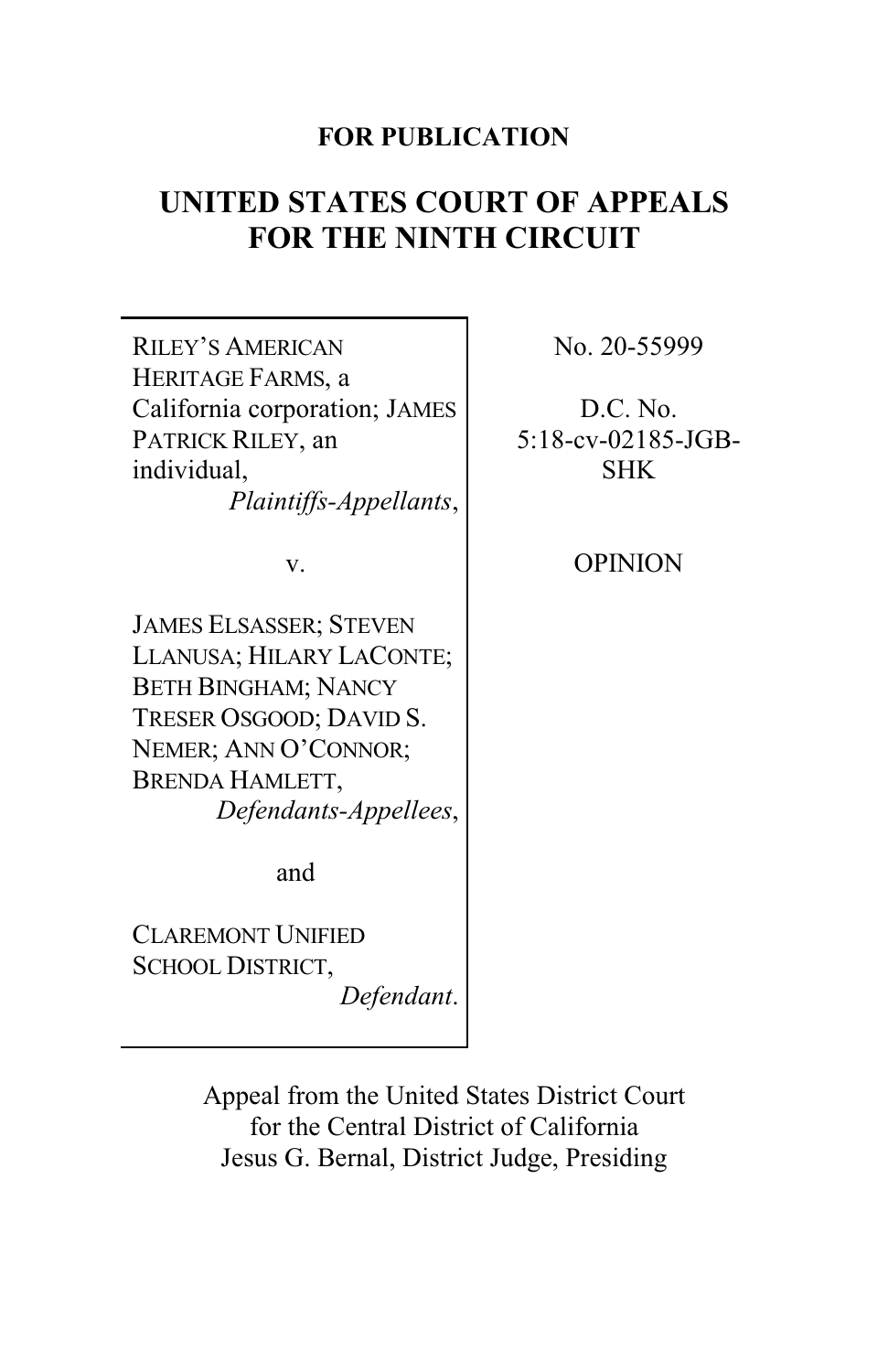Argued and Submitted August 31, 2021 Pasadena, California

Filed March 17, 2022

Before: Sandra S. Ikuta, Mark J. Bennett, and Ryan D. Nelson, Circuit Judges.

Opinion by Judge Ikuta

# **SUMMARY\***

# **Civil Rights**

The panel affirmed in part and reversed in part the district court's summary judgment for public school defendants in an action brought pursuant to 42 U.S.C. § 1983 alleging First Amendment violations when the Claremont Unified School District severed its longstanding business relationship with plaintiffs, a company that provides field trip venues to school children and the principal shareholder of the company who made controversial tweets on his personal social media account.

Plaintiff James Patrick Riley is one of the principal shareholders of Riley's American Heritage Farms ("Riley's Farm"), which provides historical reenactments of American events and hosts apple picking. Between 2001 and 2017, schools within the Claremont Unified School District booked

**<sup>\*</sup>** This summary constitutes no part of the opinion of the court. It has been prepared by court staff for the convenience of the reader.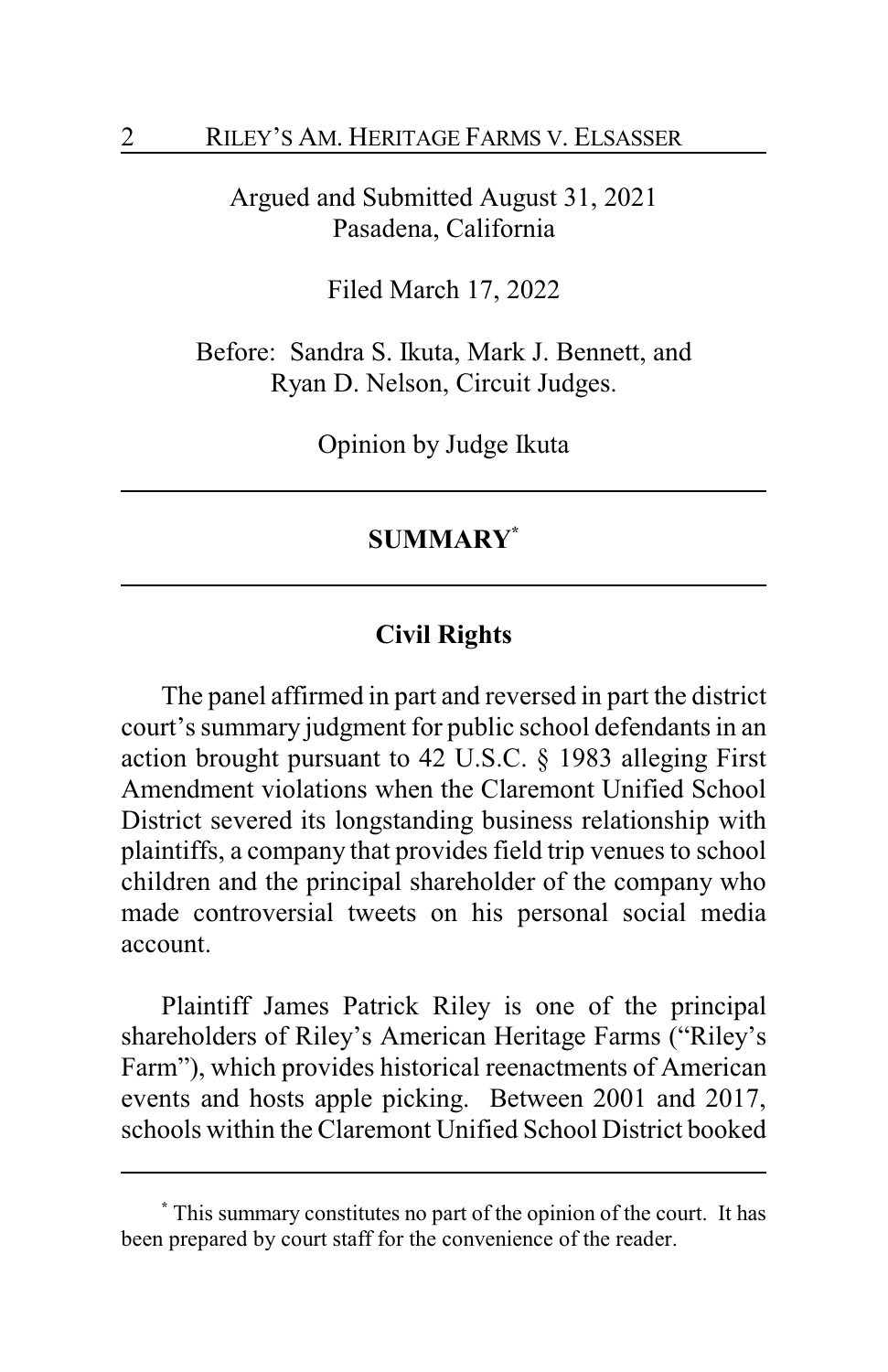and attended field trips to Riley's Farm. In 2018, Riley used his personal Twitter account to comment on a range of controversial social and political topics. After some parents complained and a local newspaper published an article about Riley and his Twitter postings, the School District severed its business relationship with Riley's Farm. Patrick Riley and Riley's Farm brought suit against the School District, individual members of the school board and three school administrators (the "School defendants") alleging retaliation for protected speech.

In partially affirming the district court's summary judgment in favor of the School defendants, the panel held that although there was a genuine issue of material fact on the issue of whether the Riley plaintiffs' First Amendment rights had been violated, the individual School defendants were entitled to qualified immunity as to the damages claims because the right at issue was not clearly established when the conduct took place.

In reaching this conclusion, the panel first determined that the relationship between the Riley plaintiffs and the School District was analogous to those between the government and a government contractor and that the character of the services provided by the Riley plaintiffs justified the application of the framework established in *Pickering v. Bd. of Ed. of Twp. High Sch. Dist. 205*, 391 U.S. 563, 568 (1968). Applying the two-step burden-shifting approach for government contractors alleging retaliation, the panel held that the plaintiffs had established a prima facie case of retaliation against the School defendants that could survive summary judgment. The panel held that there was no dispute that Riley engaged in expressive conduct, that some of the School defendants took an adverse action against Riley's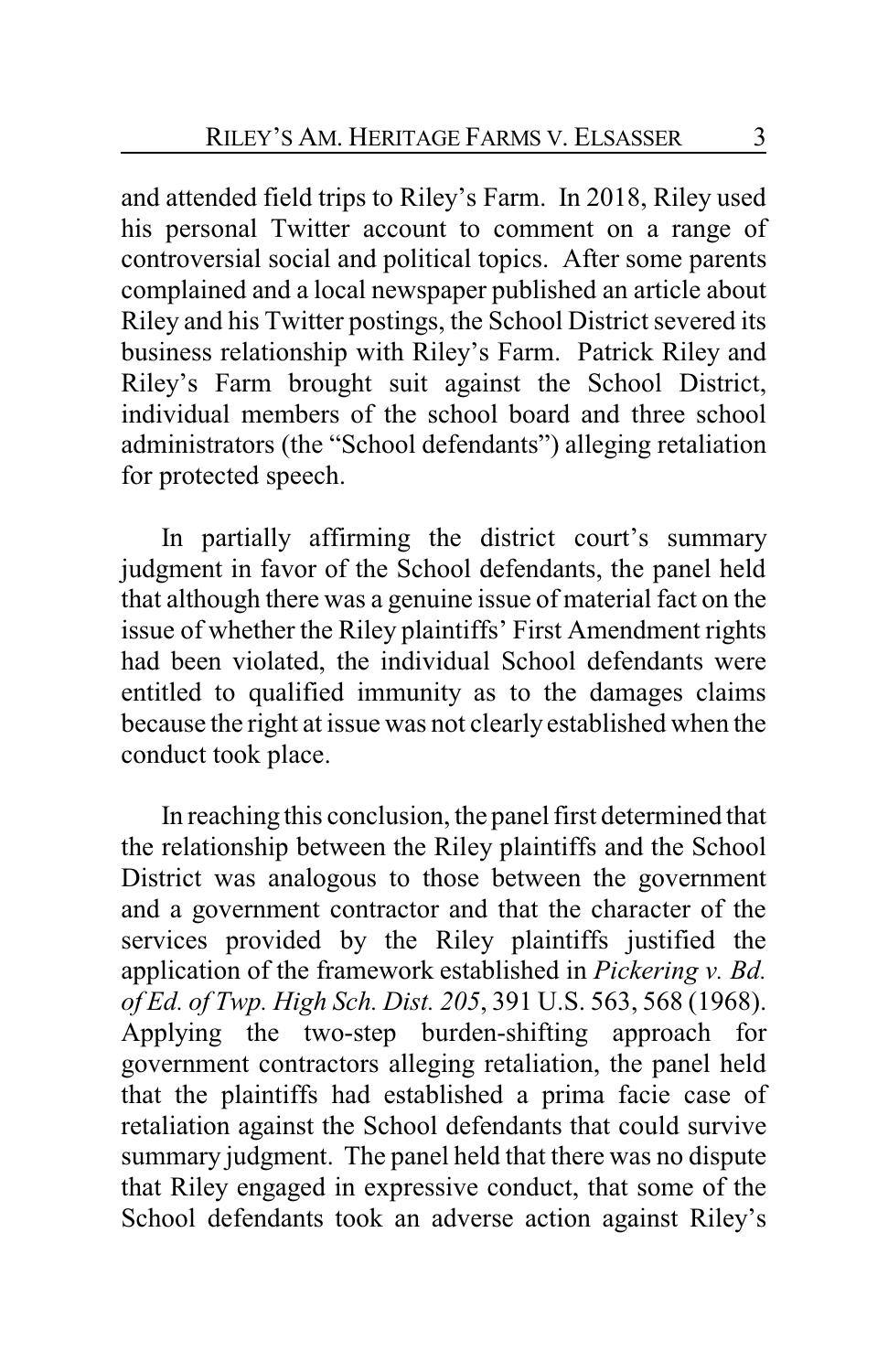Farm that caused it to lose a valuable government benefit and that those defendants were motivated to cancel the business relationship because of Riley's expressive conduct. The panel also held that there was sufficient evidence that the Board members had the requisite mental state to be liable for damages for the ongoing constitutional violation.

Because the Riley plaintiffs had carried their burden of making a prima facie case of retaliation, the burden shifted to the School defendants. The panel held that taking the evidence in the light most favorable to the Riley plaintiffs, the School defendants failed to establish that the School District's asserted interests in preventing disruption to their operations and curricular design because of parental complaints were so substantial that they outweighed Riley's free speech interests as a matter of law.

The panel rejected the School defendants' argument that they could not be held liable for unconstitutional retaliation because their actions were protected government speech. Even assuming that the selection of a field trip venue was protected government speech, the pedagogical concerns underlying the government-speech doctrine did not exist here because Riley was not speaking for, or on behalf of, the School District.

The panel held that although there existed a genuine issue of material fact as to whether the School defendants violated the Riley plaintiffs' First Amendment rights, there was no case directly on point that would have clearly established that the School defendants' reaction to parental complaints and media attention arising from Riley's tweets was unconstitutional. The School defendants were therefore entitled to qualified immunity on the damages claim.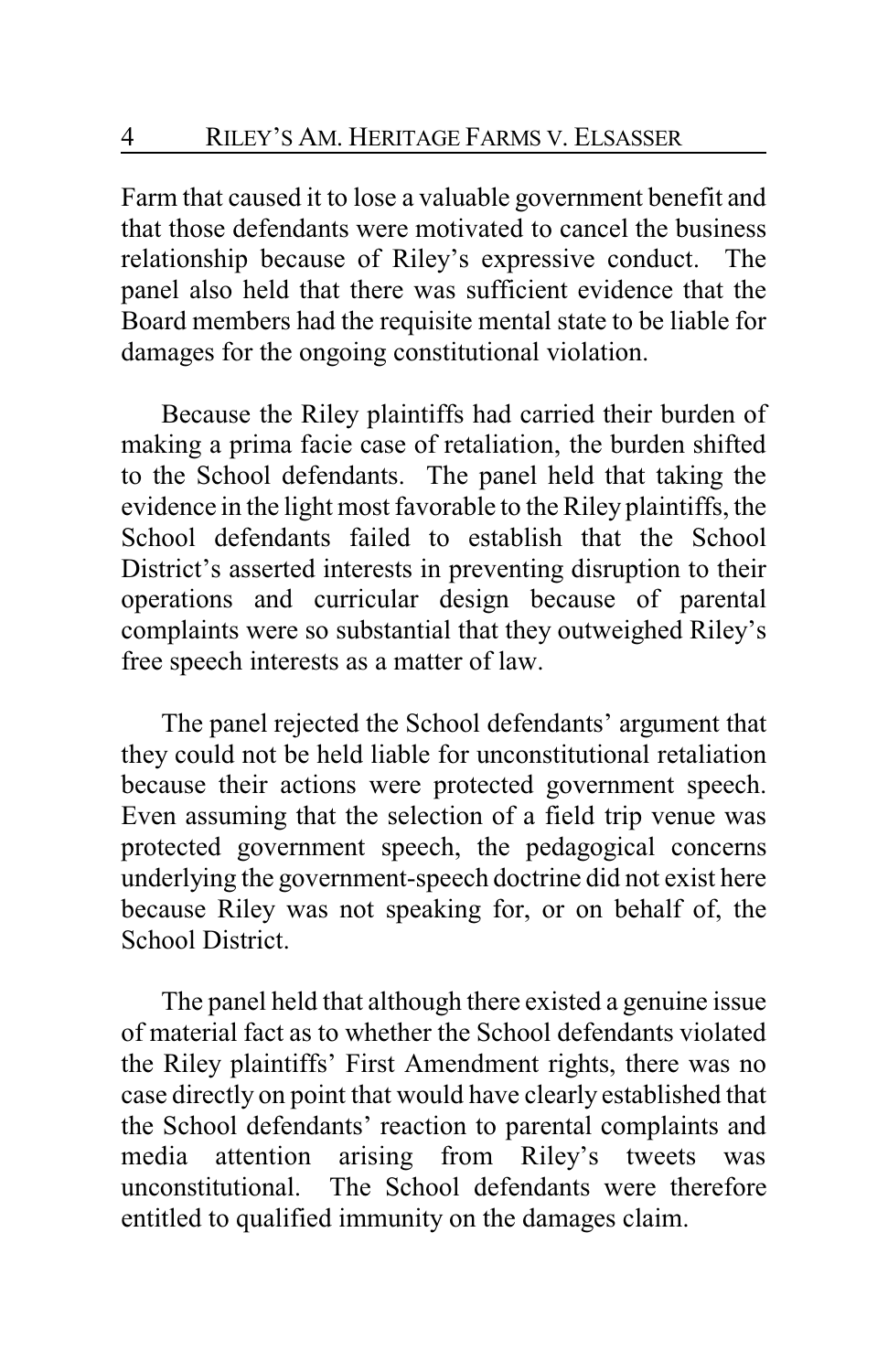The panel held that the district court erred in dismissing the claims for injunctive relief which sought to enjoin the School District's alleged ongoing policy barring future field trips to Riley's Farm. The panel held that the testimony of the School District's superintendent was sufficient to create a genuine issue of material fact as to whether the Riley plaintiffs continue to suffer from an ongoing constitutional violation.

# **COUNSEL**

Thomas J. Eastmond (argued) and David A. Robinson, Enterprise Counsel Group, ALC, Irvine, California; William J. Becker, Jr. and Jeremiah D. Graham, Freedom X, Los Angeles, California; for Plaintiffs-Appellants.

Daniel S. Modafferi (argued) and Golnar J. Fozi, Meyers Fozi & Dwork, LLP, Carlsbad, California, for Defendants-Appellees.

# **OPINION**

IKUTA, Circuit Judge:

This case involves a school district that severed its longstanding business relationship with a company that provides field trip venues for public school children. The school district took this step after the principal shareholder of the field trip vendor made controversial tweets on his personal social media account, and some parents complained. In response to the school district's adverse action, the field trip vendor and its shareholder sued the responsible public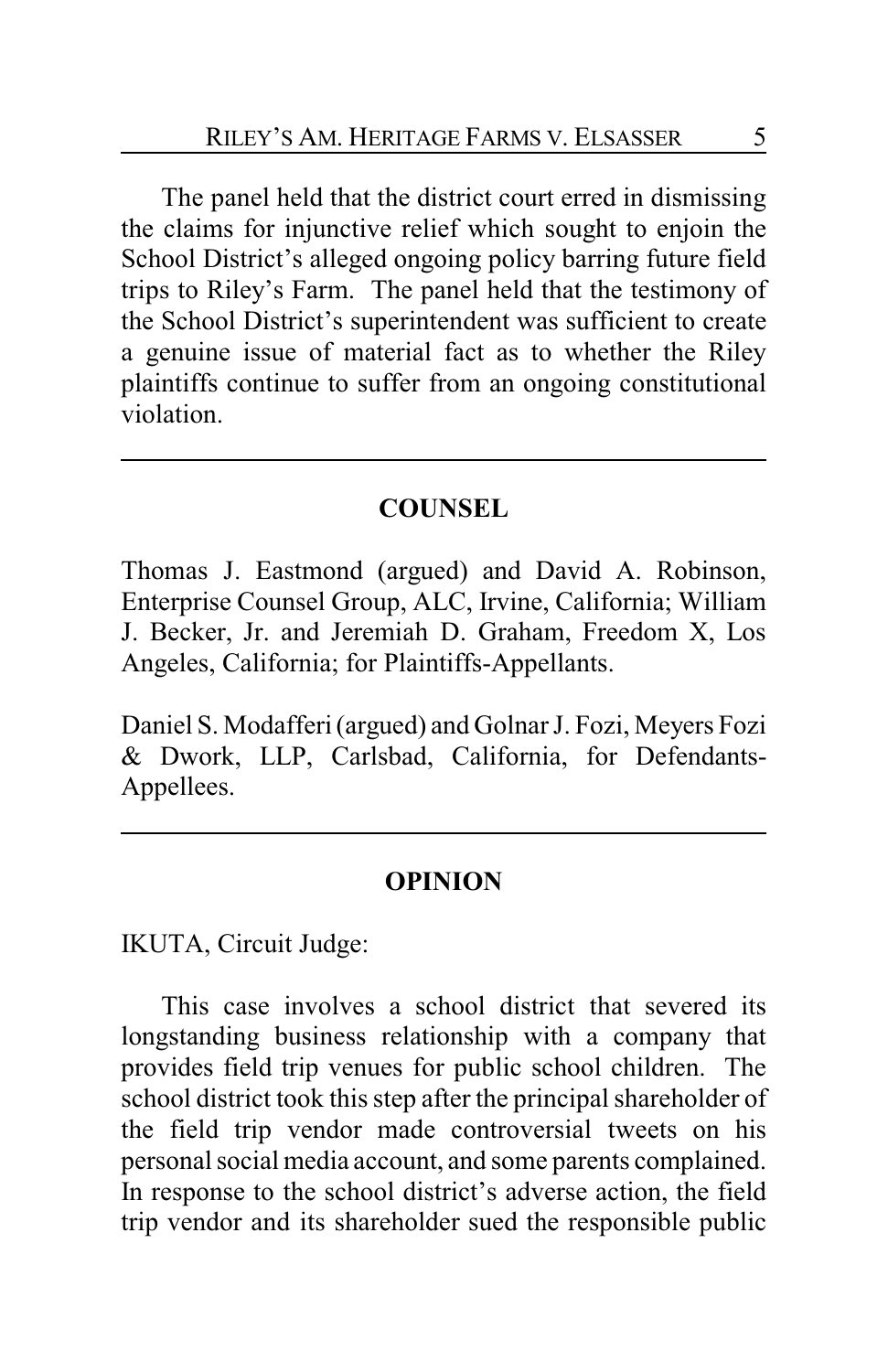school officials under 42 U.S.C. § 1983 for violating their First Amendment rights. We conclude that there is a genuine issue of material fact whether the plaintiffs' First Amendment rights have been violated, but the school officials are entitled to qualified immunity as to the plaintiffs' damages claims because the right at issue was not clearly established when the conduct took place. However, the district court erred in granting summary judgment to the school officials on the plaintiffs' claim for injunctive relief, because there is a genuine issue of material fact whether the school officials are maintaining an unconstitutional, retaliatory policy barring future patronage to the vendor.

## I

James Patrick Riley is one of the principal shareholders of Riley's American Heritage Farms ("Riley's Farm").**<sup>1</sup>** Riley's Farm provides historical reenactments of events such as the American Revolution, the Civil War, and American colonial farm life for students on school field trips, and also hosts events like apple picking. During each year between 2001 and 2017, one or more schools within the Claremont Unified School District (referred to as CUSD or the "School District") booked and attended a field trip to Riley's Farm. The School District is governed by a publicly-elected, five-member Board of Education (the "Board"), and is managed on a day-to-day basis by its administrators.

As of August 2018, Riley and Riley's Farm maintained separate social media accounts, including accounts on Twitter. Riley used his personal Twitter account to comment

**<sup>1</sup>** We refer to Riley and Riley's Farm individually where appropriate, and collectively as the "Riley plaintiffs."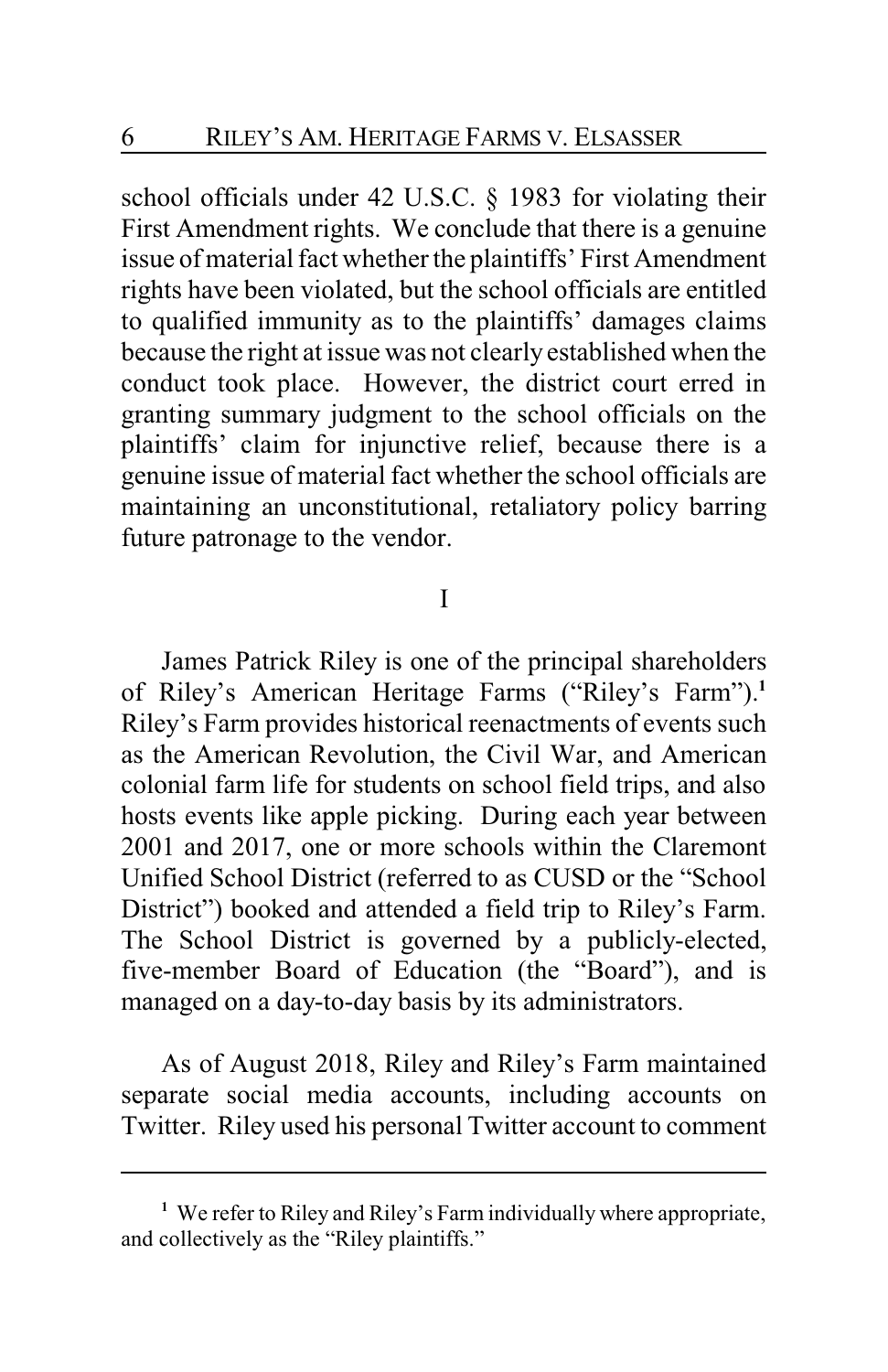on a range of controversial topics, including President Donald Trump's alleged relationship with Stormy Daniels, President Barack Obama's production deal with Netflix, Senator Elizabeth Warren's heritage, and Riley's opinions on gender identity. Some of Riley's controversial tweets included the following:

- When #ElizabethWarren comes on @MSNBC, it's therapeutic to issue a very earthy Cherokee war chant ('hey-ah-hey-ah..etc) I'm doing it right now. I'm running around; I'm treating the various desk lamps like mesquite campfires. You can probably hear it in Oklahoma. #ScotusPick
- A friend saw an ice sculpture of Kirsten Gillibrand at a Democratic fundraiser. She actually looked more human that way - a bit more color in her cheeks.
- So I'm planning a high school reunion and I just realized we may have been the last generation born with only two genders.
- "Missing ISIS" Heartwarming story of a former Jihad fighter, now readjusting to life as a BLM protester.

Riley's tweets did not appear on any of Riley's Farm's social media accounts or web site. Nor did Riley's tweets reference Riley's Farm or anything related to the School District or school field trips in general.

In August 2018, a parent of a kindergarten student at Chaparral Elementary School (one of the schools within the School District) sent an email to her child's teacher, Michelle Wayson, regarding an upcoming field trip at Riley's Farm.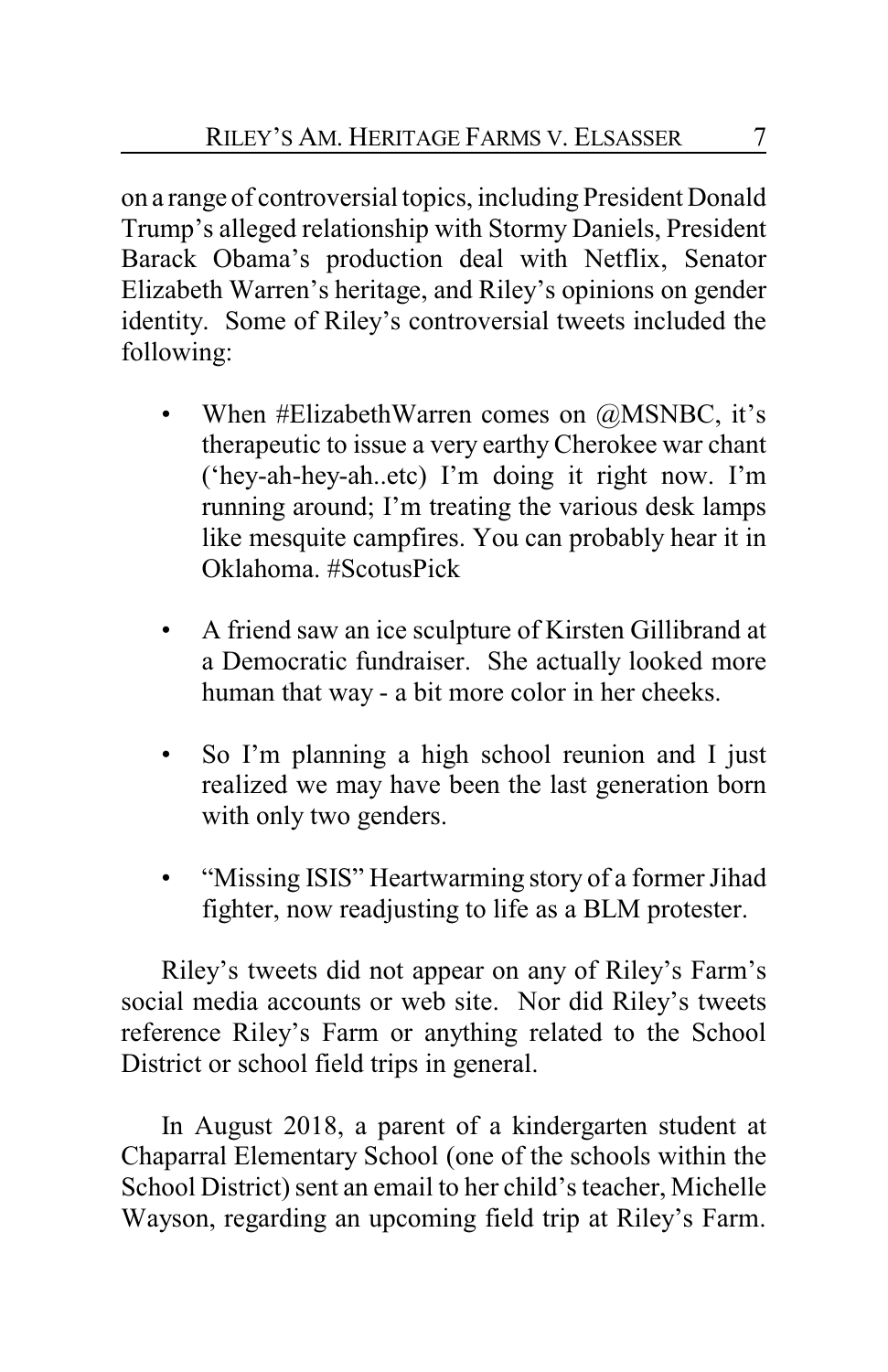The parent's email included screen shots of Riley's tweets, and stated "I do NOT feel comfortable with my son patronizing an establishment whose owner (and/or family/employees) might be inclined to direct bigoted opinions towards my child or other vulnerable children in the group." Wayson forwarded the parent's email to the school principal, Ann O'Connor. Because all four of Chaparral's kindergarten classes were scheduled to attend an applepicking tour at Riley's Farm in October 2018, O'Connor asked Wayson to discuss the parent's concern with the other three Chaparral kindergarten teachers and to determine whether alternative field trip venues would be more appropriate. Brenda Hamlett, the principal of Sumner Danbury Elementary School (also in the School District), reported that multiple parents subsequently asked her to excuse their children from attending field trips at Riley's Farm or choose an alternative field trip venue.

Around the same time, Lee Kane, a parent whose children had attended schools in CUSD, saw a Facebook post discussing Riley's tweets. In September 2018, Kane sent a copy of the Facebook post to David Nemer, one of the School District's board members, and expressed concern about the School District sending field trips to Riley's Farm "in light of a public controversy surrounding tweets" made by Riley. **2**

The same day, Nemer forwarded Kane's complaint to James Elsasser, the superintendent of the School District. Nemer told Elsasser: "There is concern on Facebook about

**<sup>2</sup>** Nemer says he also recalled "that other Claremont Unified School District residents and/or parents, whose names I do not recall, commented on that post, expressing similar concerns," though it is not clear whether they communicated directly with Nemer.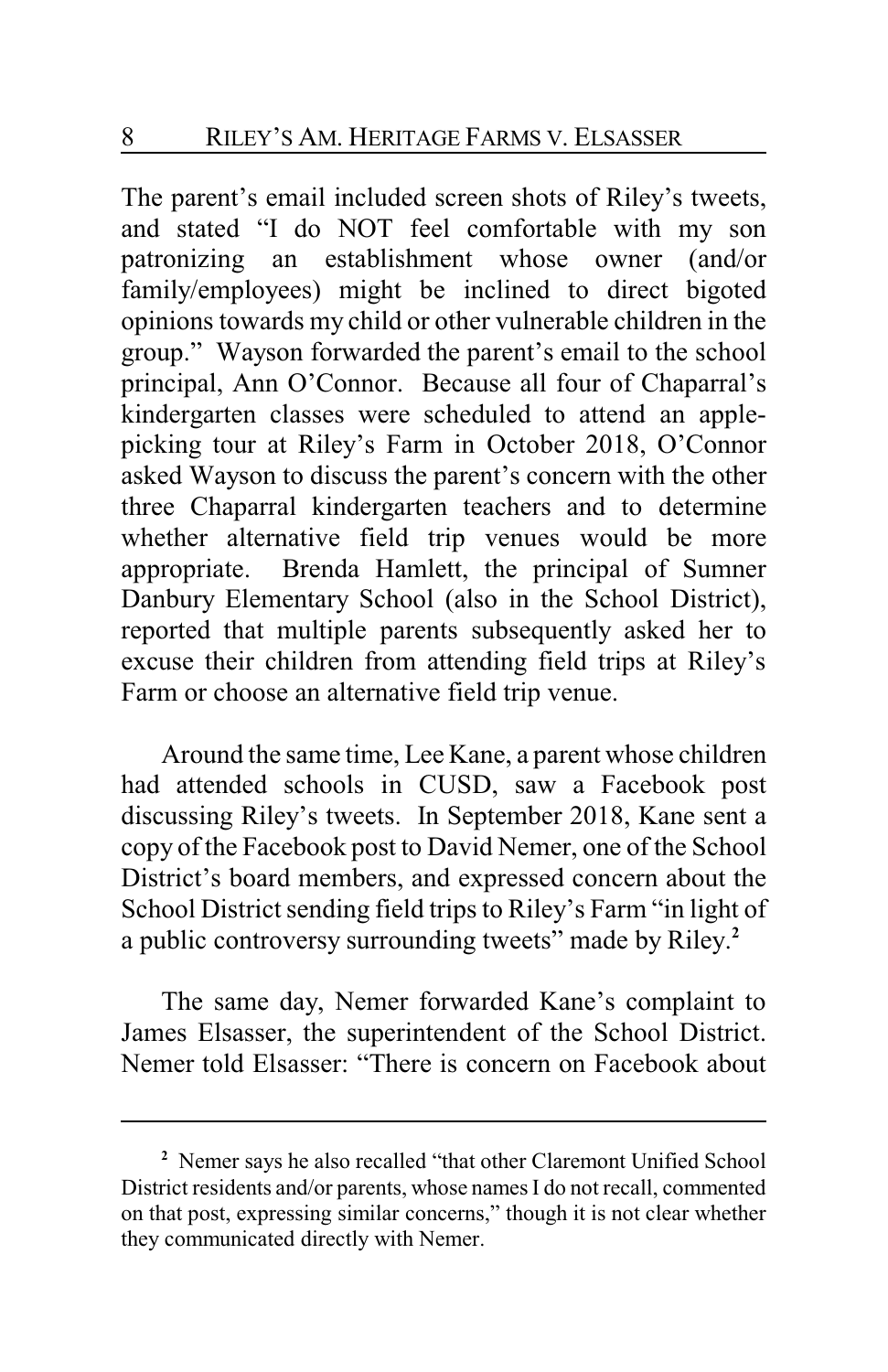some extremely inappropriate and unacceptable tweets by the owner of an establishment in Oak Glen that has apparently been visited byCUSD field trips." In that same email, Nemer further described Riley's tweets as "obnoxious" and "bigoted." Nemer followed up his email to Elsasser with a second email stating, "Ithink many of our stakeholders would be uncomfortable with these tweets."**<sup>3</sup>**

Two days later, Elsasser and School District administrators met to discuss parent concerns regarding field trips to Riley's Farm. Elsasser asked the administrators to speak with the teachers at their schools to determine whether any of them wanted to continue patronizing Riley's Farm. O'Connor then emailed the Chaparral kindergarten teachers and instructed them to "find another alternative" for the field trip that would not give rise to parental complaints.

The following day, the *Redlands Daily Facts* (a local newspaper) published a news article about Riley and his Twitter posts. The article was titled: "These tweets sparked social media outcry against owner of Riley's Farm in Oak Glen." The article noted that some community members were disgusted by Riley's alleged white supremacist views espoused in his tweets, and that Riley's tweets had been shared over 1,300 times on Twitter.

Because no administrator, teacher, or staff member expressed a desire to continue going to Riley's Farm, Julie Olesniewicz, the Assistant Superintendent for Educational Services, sent an email to the principals of each of the School

**<sup>3</sup>** At his deposition in this case, Elsasser later agreed that he considered some of Riley's comments to be "racist, sexist, or homophobic."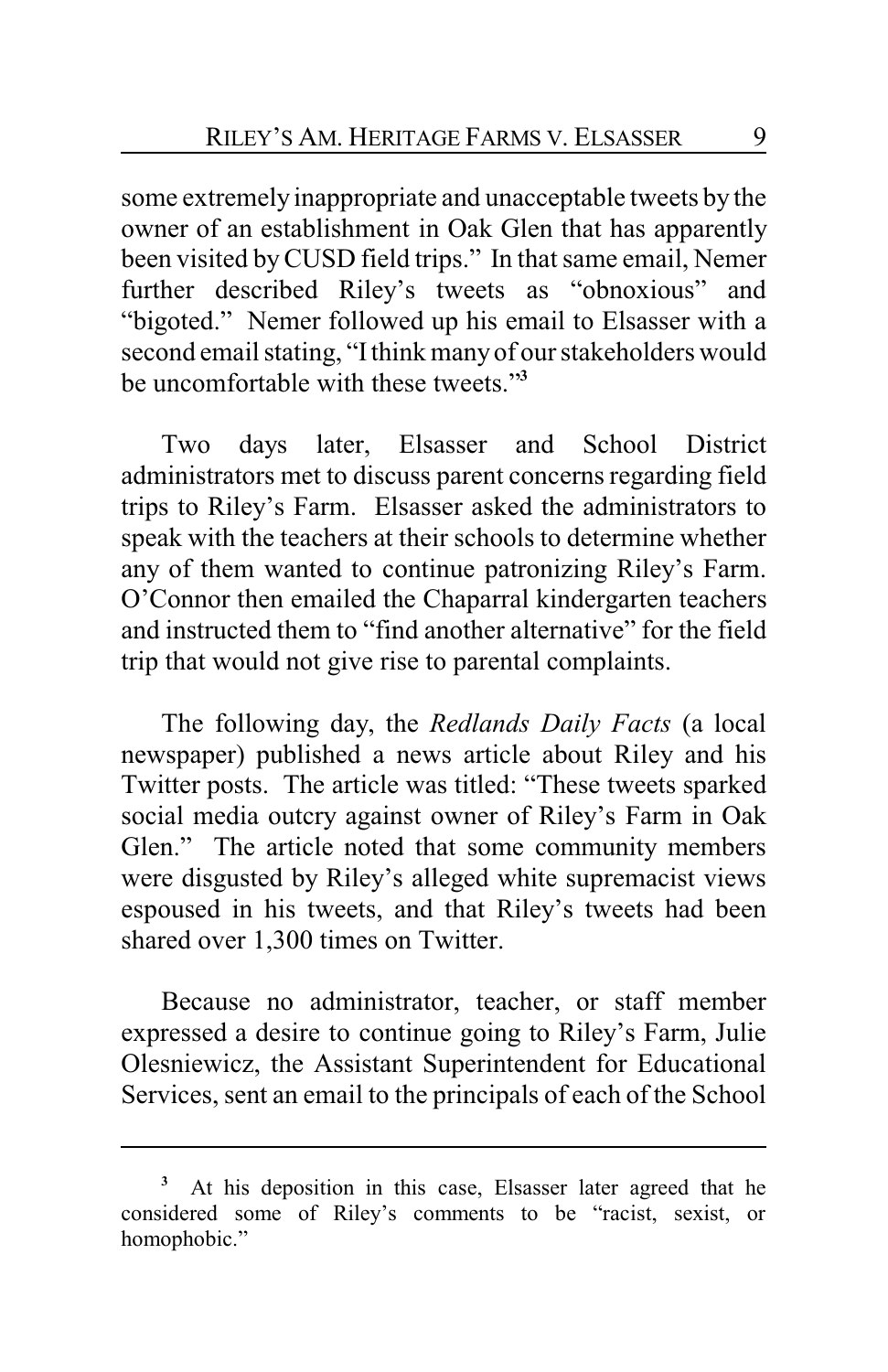District's elementary schools "asking that no CUSD school attend Riley's Farm field trips" and offering alternative options for the field trips. The parties dispute whether Olesniewicz's guidance is still in place.**<sup>4</sup>**

After Olesniewicz sent her email to the elementaryschool principals, Nemer sent an email to Elsasser asking, "Is there any followup information I can convey about the Rileys Farm issue?" Elsasser responded by email that "[a]ll schools that were scheduled to go to Riley's Farm that are operated by John Riley have been canceled."

About a week later, on September 24, 2018, counsel for Riley's Farm (Thomas Eastmond) sent a letter to Elsasser and the individual board members, alleging that the School District had issued a policy forbidding teachers from taking field trips to Riley's Farm in retaliation for Riley's political posts. Alleging that this policy violated Riley's Farm's First Amendment rights, Eastmond's letter proposed terms of settlement. In a letter dated October 2, 2018, the District's

*Riley plaintiffs' counsel*: "As far as you're concerned, this guidance requesting that no CUSD school attend Riley's Farm field trips, it's still in place; correct?"

*Defendants' counsel*: "What did he say?"

*Elsasser*: "The guidance is still in place. We've never revisited it."

In opposing the Riley plaintiffs' motion for partial summary judgment, defendants' counsel argued that Elsasser was merely clarifying opposing counsel's statement.

**<sup>4</sup>** The Riley plaintiffs' assertion that Olesniewicz's guidance is still in place is based on Elsasser's testimony at his deposition: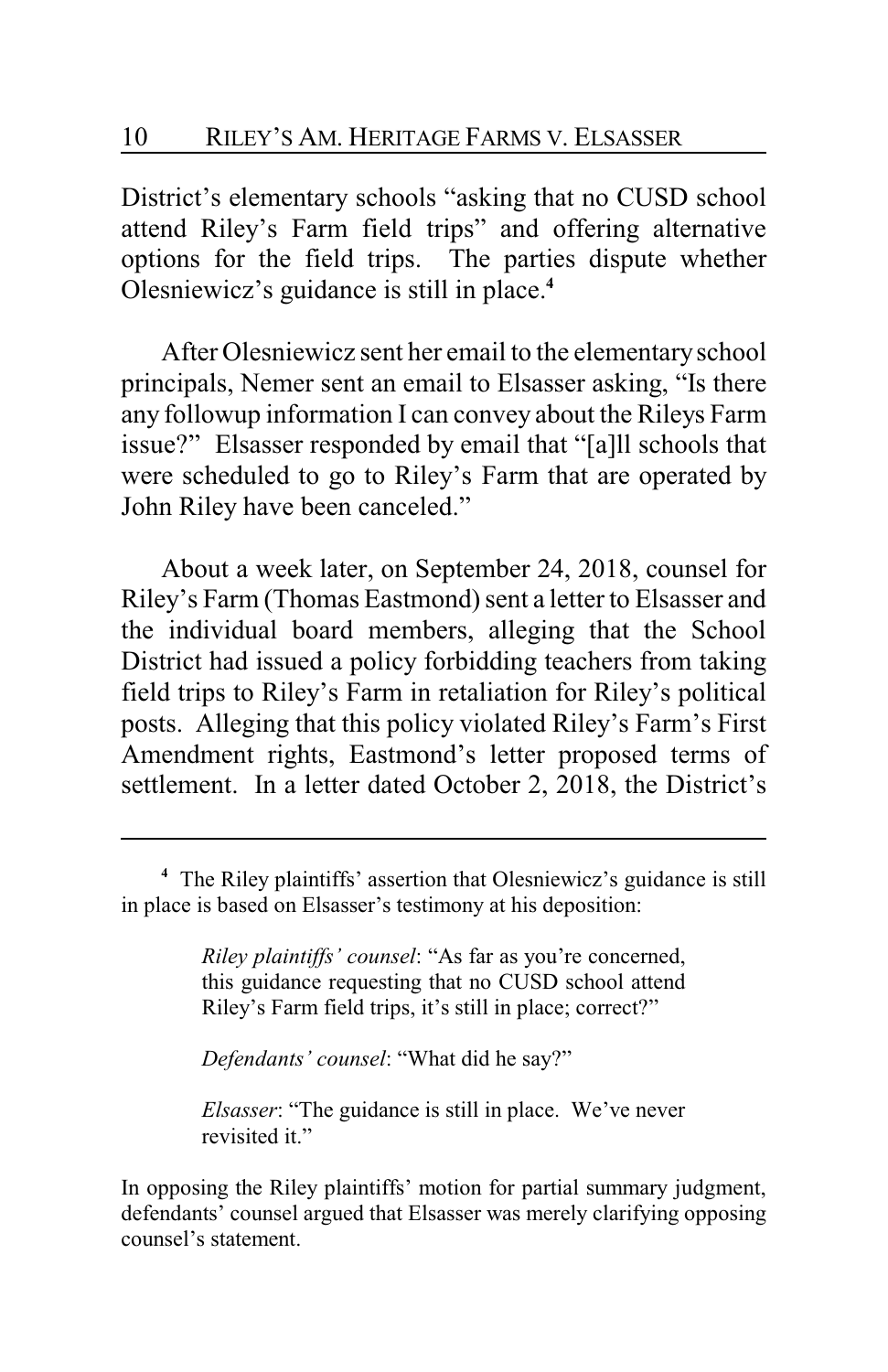general counsel denied that the District had issued a policy forbidding teachers from taking field trips to Riley's Farm. She asserted that "[a]fter the District became aware of racist, sexist and homophobic statements published in social media by the proprietor of Riley's Farm, individual schools decided whether to sponsor field trips to Riley's Farm during the 2018-2019 school year." The general counsel also stated that "nothing in the First Amendment obligates the District to continue doing business with any individual or organization that makes public statements which are inimical to the District's educational mission." Therefore, the general counsel rejected Eastmond's settlement proposals.**<sup>5</sup>**

On October 12, 2018, Riley and Riley's Farm filed an action for violation of their civil rights under 42 U.S.C. § 1983, alleging that the School District, individual members of the school board (Steven Llanusa, Hilary LaConte, Beth Bingham, Nancy Treser Osgood, and David Nemer), and three school administrators (Elsasser, O'Connor, and Hamlett) violated the Riley plaintiffs' First Amendment rights by prohibiting teachers at Chaparral and Sumner Danbury Elementary Schools from patronizing Riley's Farm for school field trips, in retaliation for Riley's protected speech. The complaint sought both damages and injunctive relief against the defendants.

The district court dismissed the School District from the suit based on sovereign immunity. **<sup>6</sup>** The Riley plaintiffs

**<sup>5</sup>** The CUSD board members did not take part in the District's consideration of, or response to Eastmond's September 24, 2018 letter.

We refer to the remaining defendants individually where appropriate, and collectively as the "School defendants."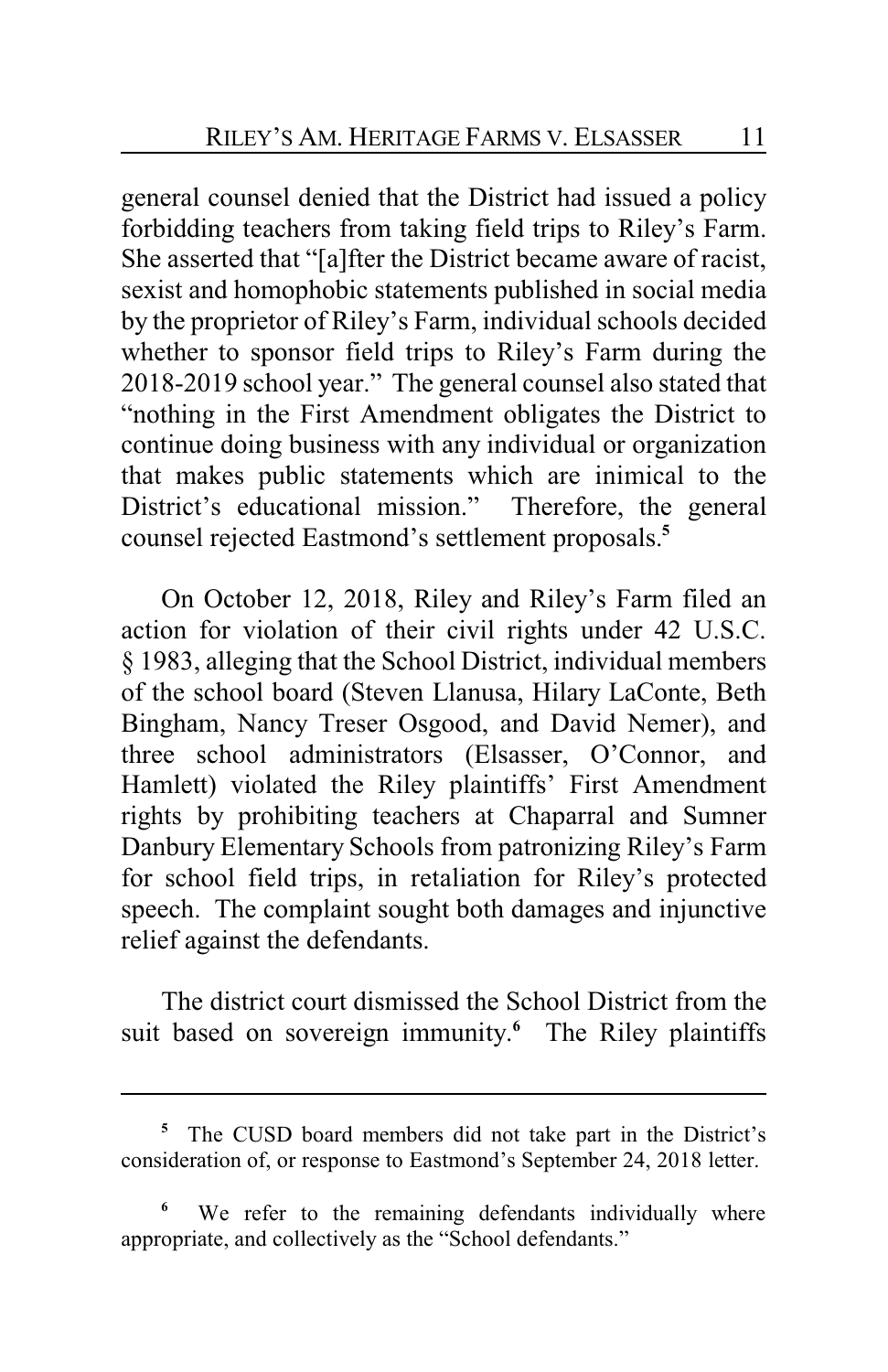moved for partial summary judgment on their claims against Elsasser and Nemer for damages. The School defendants moved for summary judgment as to all claims. The district court denied the Riley plaintiffs' motion for partial summary judgment and granted the School defendants' motions for summary judgment on the ground that they were entitled to qualified immunity. The Riley plaintiffs subsequentlymoved for reconsideration. *See* Fed. R. Civ. P. 59 and 60. In denying the motion, the court acknowledged that it erred in dismissing the claim for injunctive relief on the basis of qualified immunity, *see Pearson v. Callahan*, 555 U.S. 223, 242 (2009), but held the error was harmless because there was no evidence that the School defendants had a policy prohibiting future field trips to Riley's Farm.

#### II

The Riley plaintiffs appeal the district court's order granting summaryjudgment in favor of the School defendants and its order denying their motion for partial summary judgment on their claims against Elsasser and Nemer for damages. We review a district court's decision on summary judgment de novo. *See L. F. v. Lake Wash. Sch. Dist. #414*, 947 F.3d 621, 625 (9th Cir. 2020). We may consider the district court's denial of the Riley plaintiffs' motion for partial summary judgment because it was "accompanied by a final order disposing of all issues before the district court" and "the record has been sufficiently developed to support meaningful review of the denied motion." *Brodheim v. Cry*, 584 F.3d 1262, 1274 (9th Cir. 2009) (quoting *Jones–Hamilton Co. v. Beazer Materials & Services, Inc.*, 973 F.2d 688, 694 n.2 (9th Cir. 1992)). In considering the appeal of a district court's disposition of cross motions for summary judgment, we view the evidence for each of the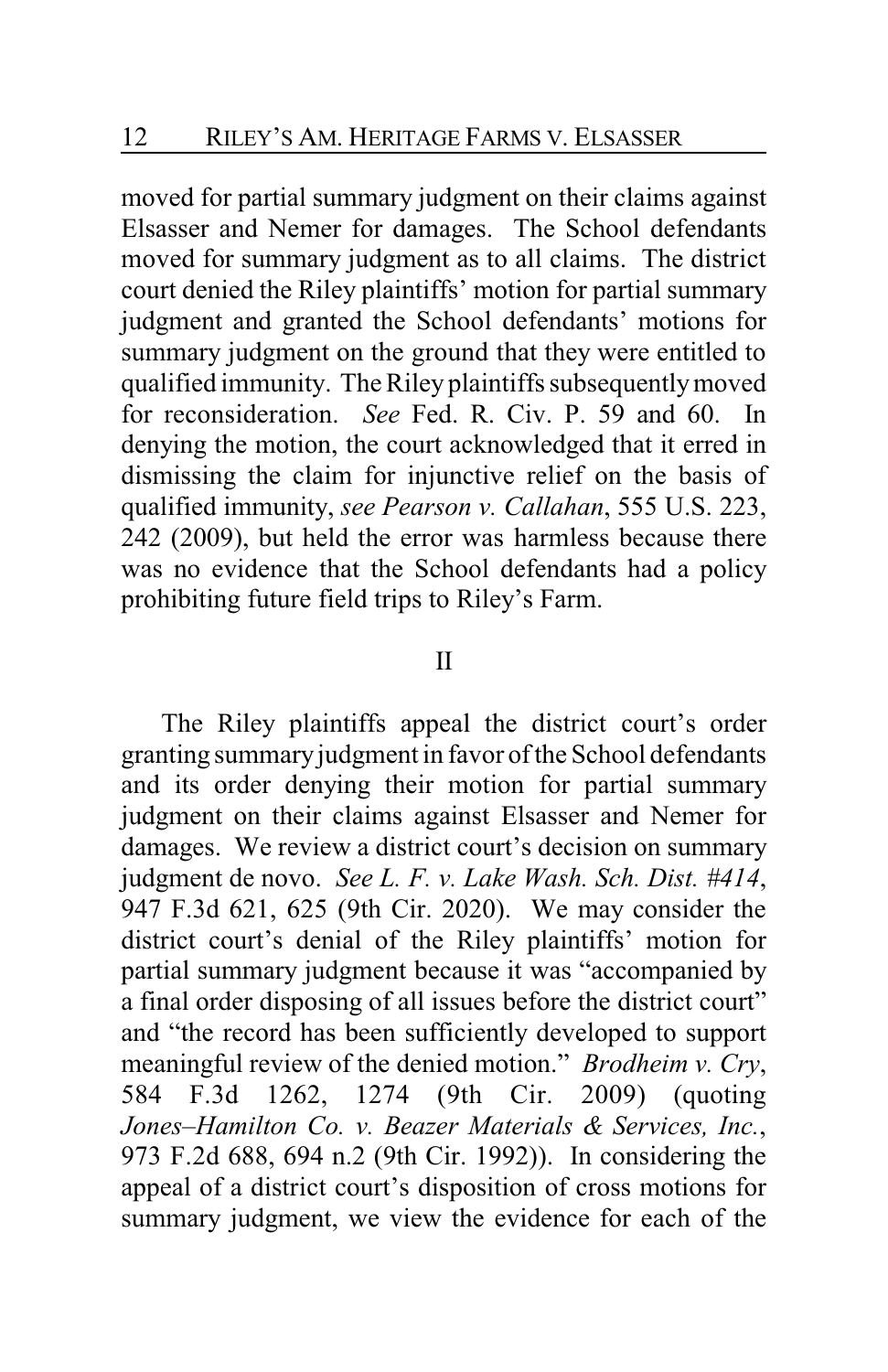motions "in the light most favorable to the nonmoving party" for that motion and determine "whether there are any genuine issues of material fact and whether the district court correctly applied the relevant substantive law." *Lake Wash. Sch. Dist.*, 947 F.3d at 625 (quoting *Wallis v. Princess Cruises, Inc.*, 306 F.3d 827, 832 (9th Cir. 2002)).

## III

We first consider the district court's grant of summary judgment in favor of the School defendants on the damages claim.

A government official is entitled to qualified immunity from a claim for damages unless the plaintiff raises a genuine issue of fact showing (1) "a violation of a constitutional right," and (2) that the right was "clearly established at the time of [the] defendant's alleged misconduct." *Pearson*, 555 U.S. at 232 (internal quotation marks omitted). We may address these prongs in either order. *See id*. at 236. We begin with the first prong, and determine whether the Riley plaintiffs raised a genuine issue of material fact that their First Amendment rights were violated.**<sup>7</sup>**

## A

The Riley plaintiffs claim that the School defendants retaliated against Riley and his company because he engaged in protected speech on his Twitter account. "'[A]s a general

**<sup>7</sup>** Because we must consider the merits of the Riley plaintiffs' constitutional claim in light of their request for injunctive relief, *see infra* at Section IV, judicial efficiency counsels us to begin with the first prong of the qualified immunity framework, *see Pearson*, 555 U.S. at 242.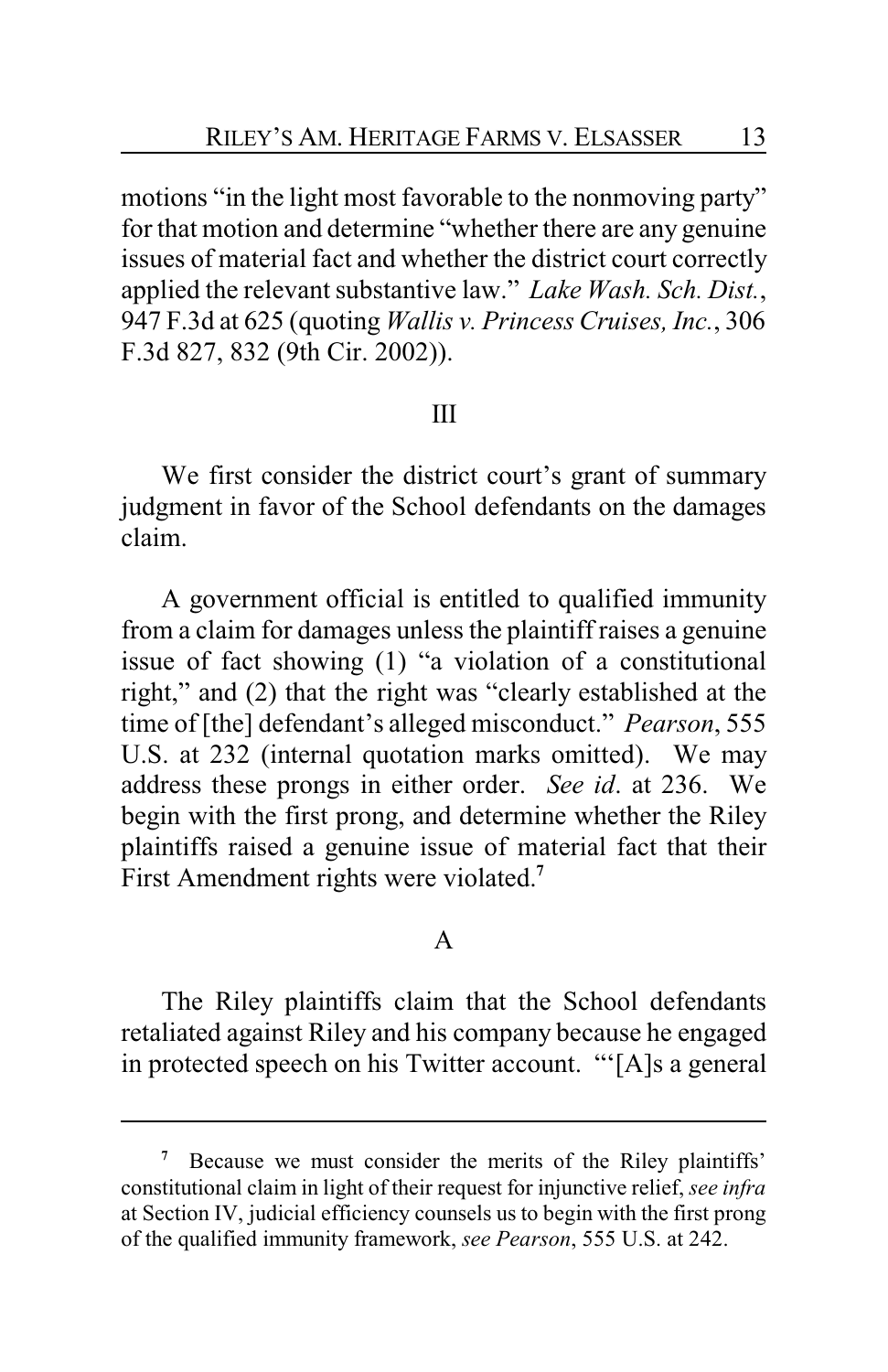matter the First Amendment prohibits government officials from subjecting an individual to retaliatory actions' for engaging in protected speech." *Nieves v. Bartlett*, 139 S. Ct. 1715, 1722 (2019) (quoting *Hartman v. Moore*, 547 U.S. 250, 256 (2006)). "If an official takes adverse action against someone based on that forbidden motive, and non-retaliatory grounds are in fact insufficient to provoke the adverse consequences, the injured person may generally seek relief by bringing a First Amendment claim." *Id.* (internal quotation marks omitted).

Despite this general rule, the Supreme Court has recognized that the government may impose "certain restraints on the speech of its employees" that would be "unconstitutional if applied to the general public." *City of San Diego v. Roe*, 543 U.S. 77, 80 (2004) (per curiam). As the Court explained, the government has "interests as an employer in regulating the speech of its employees that differ significantly from those it possesses in connection with regulation of the speech of the citizenry in general." *Pickering v. Bd. of Ed. of Twp. High Sch. Dist. 205*, 391 U.S. 563, 568 (1968). "[T]he government's interest in achieving its goals as effectively and efficiently as possible is elevated from a relatively subordinate interest when it acts as sovereign to a significant one when it acts as employer." *Bd. of Cty. Comm'rs, Wabaunsee Cty., Kan. v. Umbehr*, 518 U.S. 668, 676 (1996) (quoting *Waters v. Churchill*, 511 U.S. 661, 675 (1994) (plurality opinion)). The government's power to impose such restrictions, however, is not unbridled. Government employees cannot "constitutionally be compelled to relinquish the First Amendment rights they would otherwise enjoy as citizens to comment on matters of public interest." *Pickering*, 391 U.S. at 568.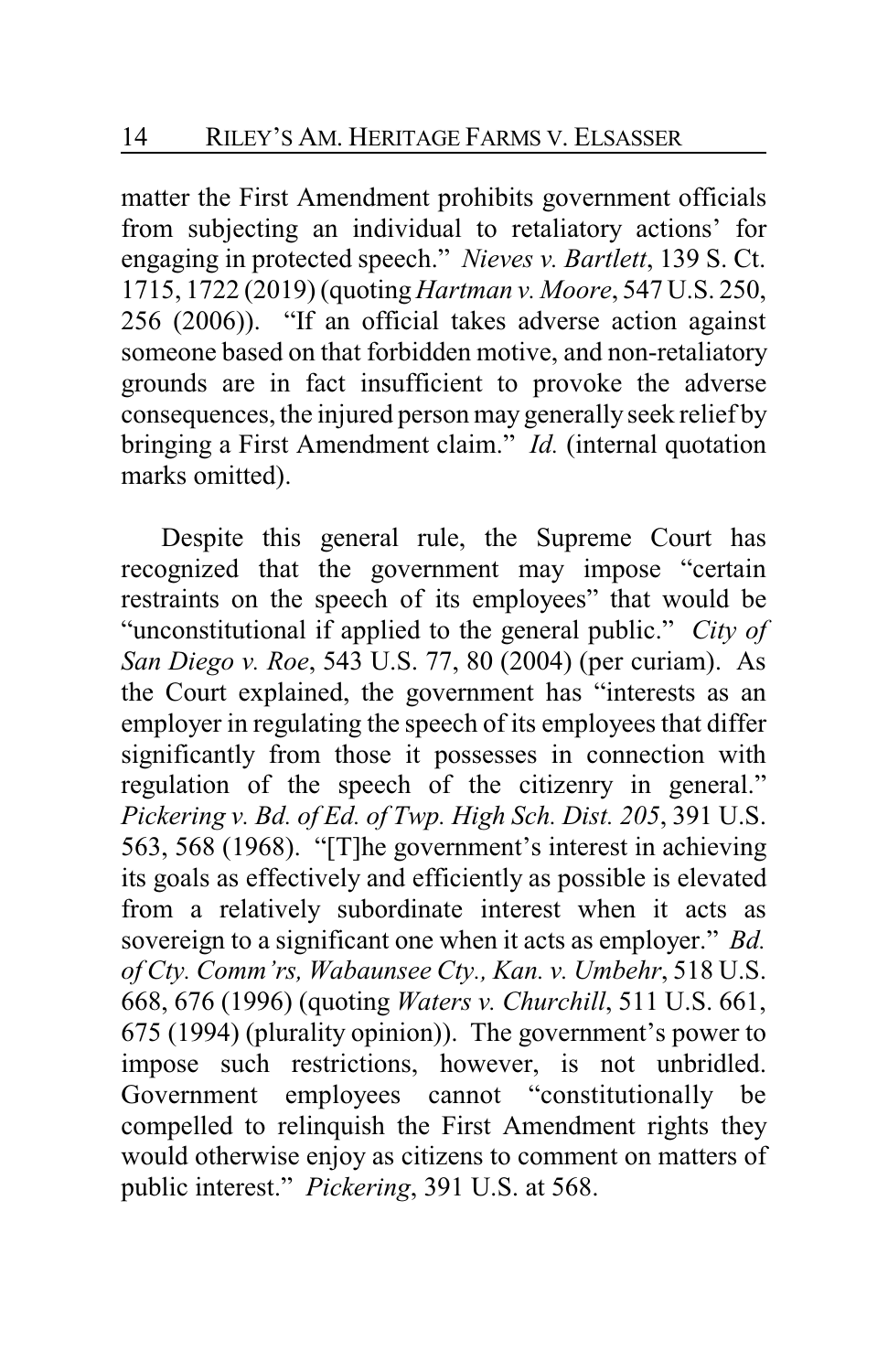In *Pickering*, the Court set out a framework to balance the competing interests between the government employer and employee. This framework (sometimes referred to as the *Pickering* balancing test) "requires a fact-sensitive and deferential weighing of the government's legitimate interests" as employer against the First Amendment rights of the employee. *Umbehr*, 518 U.S. at 677. Although the Court first applied this framework to government employees, it extended its application to retaliation cases brought by government contractors because "the similarities between government employees and government contractors with respect to this issue are obvious." *Id*. at 674; *see also O'Hare Truck Serv., Inc. v. City of Northlake*, 518 U.S. 712, 721 (1996) (extending the *Pickering* framework to government contractors who had reason to believe their business with the government would continue "based on longstanding practice").

We have further extended the *Pickering* framework to a range of situations where "the relationship between the parties is analogous to that between an employer and employee" and "the rationale for balancing the government's interests in efficient performance of public services against public employees' speech rights applies." *Clairmont v. Sound Mental Health*, 632 F.3d 1091, 1101 (9th Cir. 2011). In this vein, we have held that the *Pickering* framework applied to a retaliation claim brought by a business vendor operating under a contract with the government for weatherization services, *Alpha Energy Savers v. Hansen*, 381 F.3d 917, 923 (9th Cir. 2004), to a claim by a domestic violence counselor employed by a private company that performed counseling services for a municipal court, *see Clairmont*, 632 F.3d at 1101–02, and to a claim by a volunteer probation officer, *Hyland v. Wonder*, 117 F.3d 405,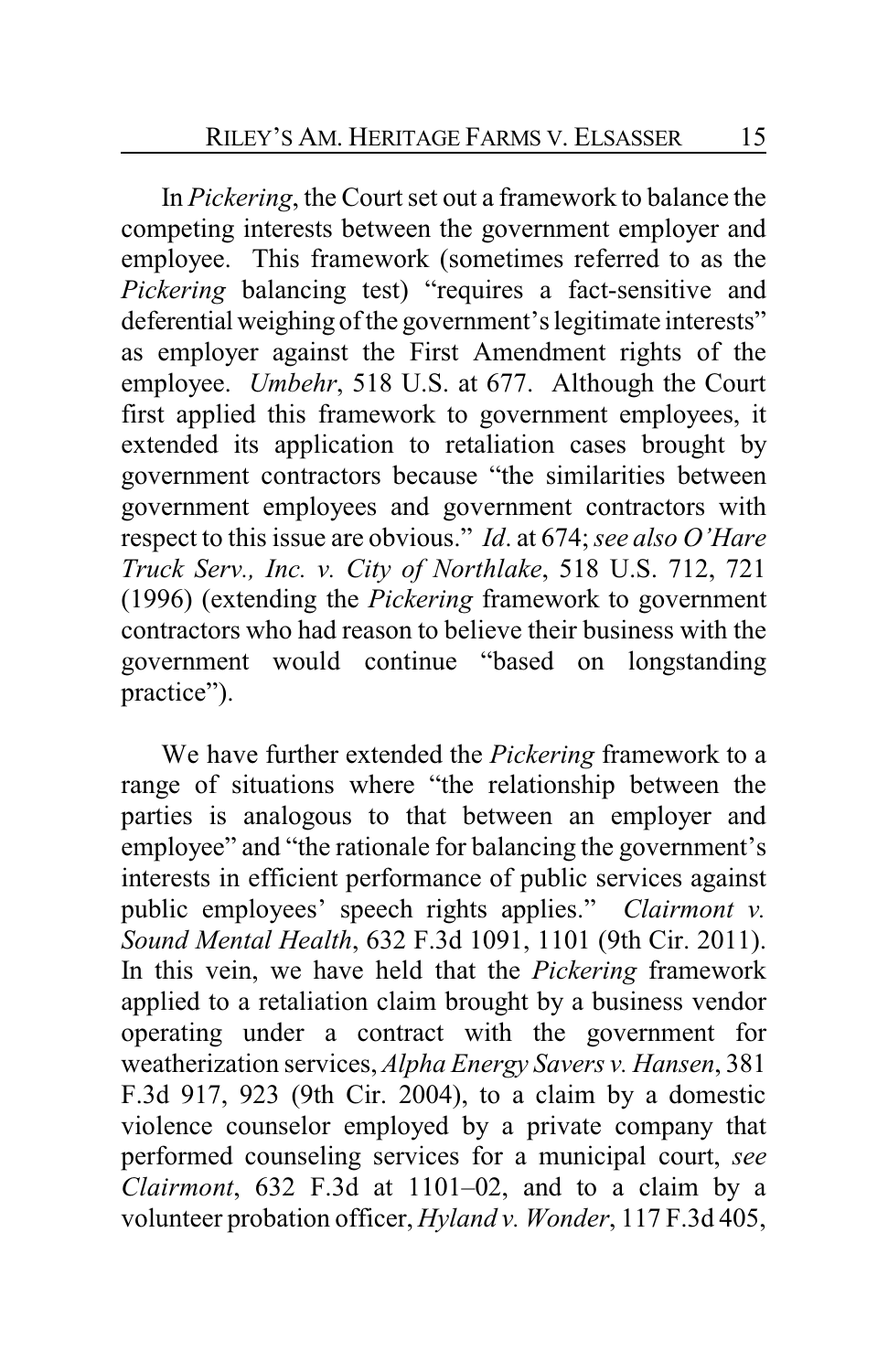411 (9th Cir. 1997), *opinion amended on denial of reh'g*, 127 F.3d 1135 (9th Cir. 1997). By contrast, we have declined to apply the *Pickering* framework to retaliation claims brought by regulated entities, where the relationship between the plaintiff and the government was akin to that of a licenseelicensor and bore no indicia of a typical employee-employer relationship. *See CarePartners, LLC v. Lashway*, 545 F.3d 867, 881–82 (9th Cir. 2008) (plaintiffs were owners and operators of state-licensed boarding homes); *Soranno's Gasco, Inc. v. Morgan*, 874 F.2d 1310, 1314–15 (9th Cir. 1989) (plaintiffs were sellers and distributors of petroleum operating under city permits).

If a plaintiff's retaliation claim is subject to the *Pickering* framework, a court applies a two-step, burden-shifting approach. *See Alpha Energy Savers*, 381 F.3d at 923*.* First, a plaintiff must establish a prima facie case of retaliation. This requires the plaintiff to show that "(1) it engaged in expressive conduct that addressed a matter of public concern; (2) the government officials took an adverse action against it; and (3) its expressive conduct was a substantial or motivating factor for the adverse action." *Id.* This final element of the prima facie case requires the plaintiff to show causation and the defendant's intent. Because § 1983 itself contains no intent requirement, we look to the underlying constitutional violation alleged. *See Daniels v. Williams*, 474 U.S. 327, 330 (1986). Where, as here, a plaintiff alleges First Amendment retaliation, the plaintiff must show that the government defendant "acted with a retaliatory motive." *Nieves*, 139 S. Ct. at 1722; *see also Heffernan v. City of Paterson*, 578 U.S. 266, 272 (2016) ("To win [a retaliation claim], the employee must prove an improper employer motive."). Put another way, a plaintiff must establish that the defendant was motivated (or intended) to take the adverse action because of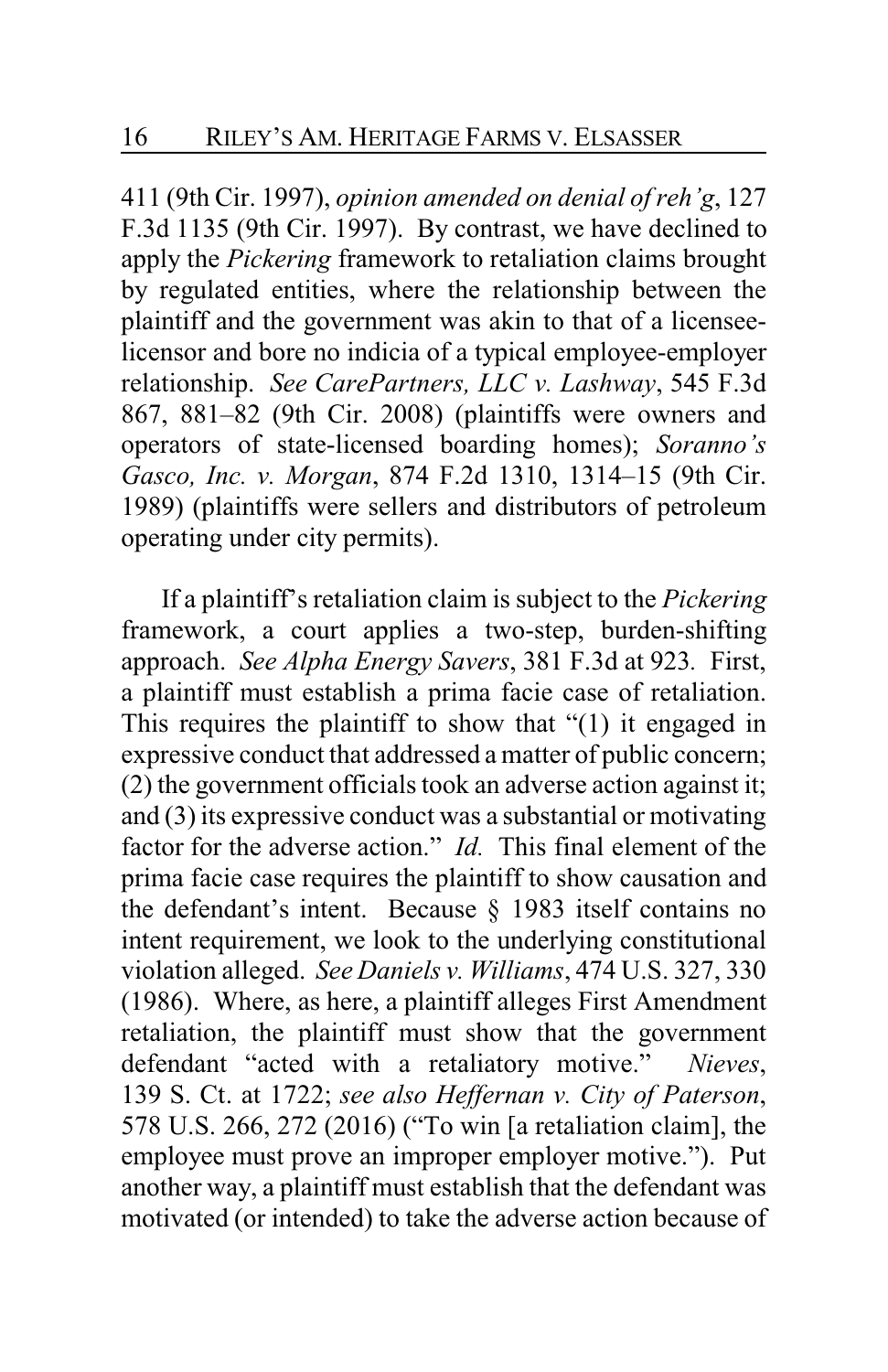the plaintiff's expressive conduct. *See Nieves*, 139 S. Ct. at 1722.

If the plaintiff carries its burden of showing these three elements, the burden shifts to the government. *Alpha Energy Savers*, 381 F.3d at 923*.* The government can avoid liability in one of two ways. First, the government can demonstrate that its "legitimate administrative interests in promoting efficient service-delivery and avoiding workplace disruption" outweigh the plaintiff's First Amendment interests. *Id.* (citing *Pickering*, 391 U.S. at 568). Second, the government can show that it would have taken the same actions in the absence of the plaintiff's expressive conduct. *Id.* (citing *Mt. Healthy City Sch. Dist. Bd. of Educ. v. Doyle*, 429 U.S. 274, 287 (1977)). A plaintiff cannot establish unconstitutional retaliation "if the same decision would have been reached" absent the protected conduct, even if "protected conduct played a part, substantial or otherwise," in motivating the government's action. *Mt. Healthy*, 429 U.S. at 285 (internal quotations omitted).

#### B

We now turn to the question whether the Riley plaintiffs raised a genuine issue of material fact that their First Amendment rights were violated, and therefore the district court erred in granting summary judgment to the School defendants. We consider the facts in the light most favorable to the Riley plaintiffs. *See Lake Wash. Sch. Dist*., 947 F.3d at 625.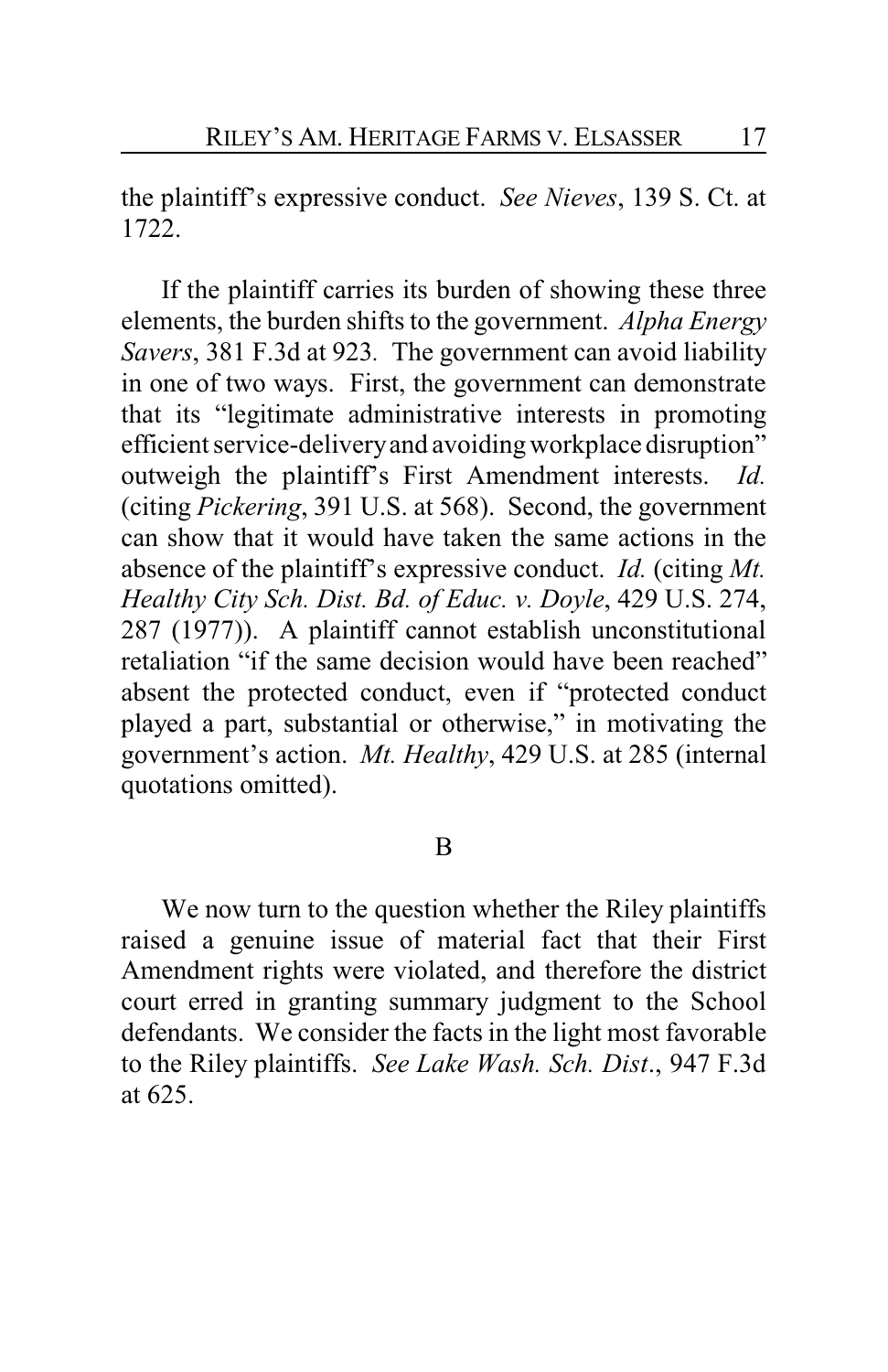1

To answer this question, we must first determine whether the *Pickering* framework applies to the Riley plaintiffs' claim of retaliation.**<sup>8</sup>** The Riley plaintiffs assert that the framework does not apply because their relationship to the School District was more akin to that of a private citizen than a government contractor. We disagree.

First, courts have frequently concluded that when a governmental entity outsources government services for performance by a private company, the relationship between the parties is analogous to that between the government and a government contractor. *See Clairmont*, 632 F.3d at 1101–02; *see also Umbehr*, 518 U.S. at 679; *O'Hare*, 518 U.S. at 714–15. As in *Clairmont*, where a municipal court relied on a private company to provide counseling services to probationers, *see* 632 F.3d at 1101–02, the School District here relied on Riley's Farm to provide educational services for public school students. Therefore, even though the record does not demonstrate that the Riley plaintiffs were categorized under California law as an "independent contractor," or that they had a written contract for services with the School District, the relationship between the Riley plaintiffs and the School defendants is analogous to those we have recognized between the government and a government

**<sup>8</sup>** We reject the Riley plaintiffs' argument that, because the School defendants did not file a protective cross appeal on the district court's holding, we are bound by the district court's finding that the *Pickering* framework does not apply to their First Amendment claim. An appellee may raise arguments that were rejected below without filing a crossappeal. *See Rivero v. City and County of San Francisco*, 316 F.3d 857, 862 (9th Cir. 2002).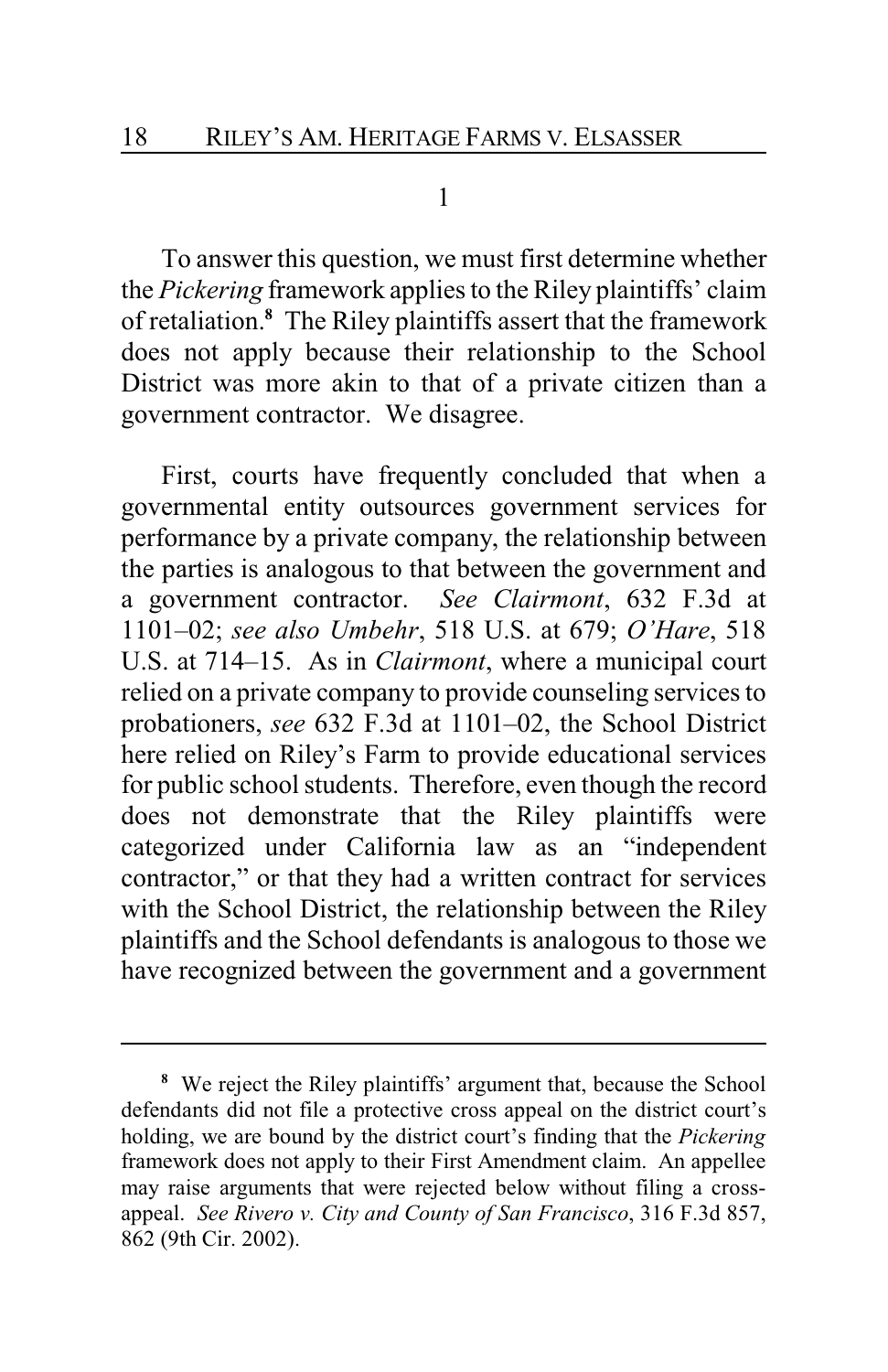contractor. *See, e.g.*, *id.*; *Alpha Energy Savers*, 381 F.3d at 923.

Second, the rationale for balancing the government's interest in efficient performance of public service against the contractor's free speech rights is applicable here. *See Clairmont*, 632 F.3d at 1101–02. Because the Riley plaintiffs hosted field trips for students, the School District had an interest in ensuring that the services performed by Riley's Farm "were properly provided." *Id.* at 1102. Those interests included ensuring the students' safety and maintaining the School District's intended curricular design for the trips. We conclude that the character of the services provided by the Riley plaintiffs to the School District implicate the type of heightened government interests that the Court and our circuit have determined justify the application of the *Pickering* framework to a retaliation claim. *See Umbehr*, 518 U.S. at 674; *Clairmont*, 632 F.3d at 1101–02. The district court erred in holding to the contrary.

Having determined that the *Pickering* framework applies to the Riley plaintiffs' First Amendment claim, we now apply the two-step, burden-shifting approach for government contractors alleging retaliation. *See Umbehr*, 518 U.S. at 673; *Alpha Energy Savers*, 381 F.3d at 923.

We first consider whether the Riley plaintiffs have established a prima facie case of retaliation that can survive summary judgment. The first element of the prima facie case requires that the contractor engaged in expressive conduct that addressed a matter of public concern, a category of conduct that "lies at the heart of the First Amendment." *Lane v. Franks*, 573 U.S. 228, 235 (2014). There is no genuine issue of disputed fact that Riley engaged in such expressive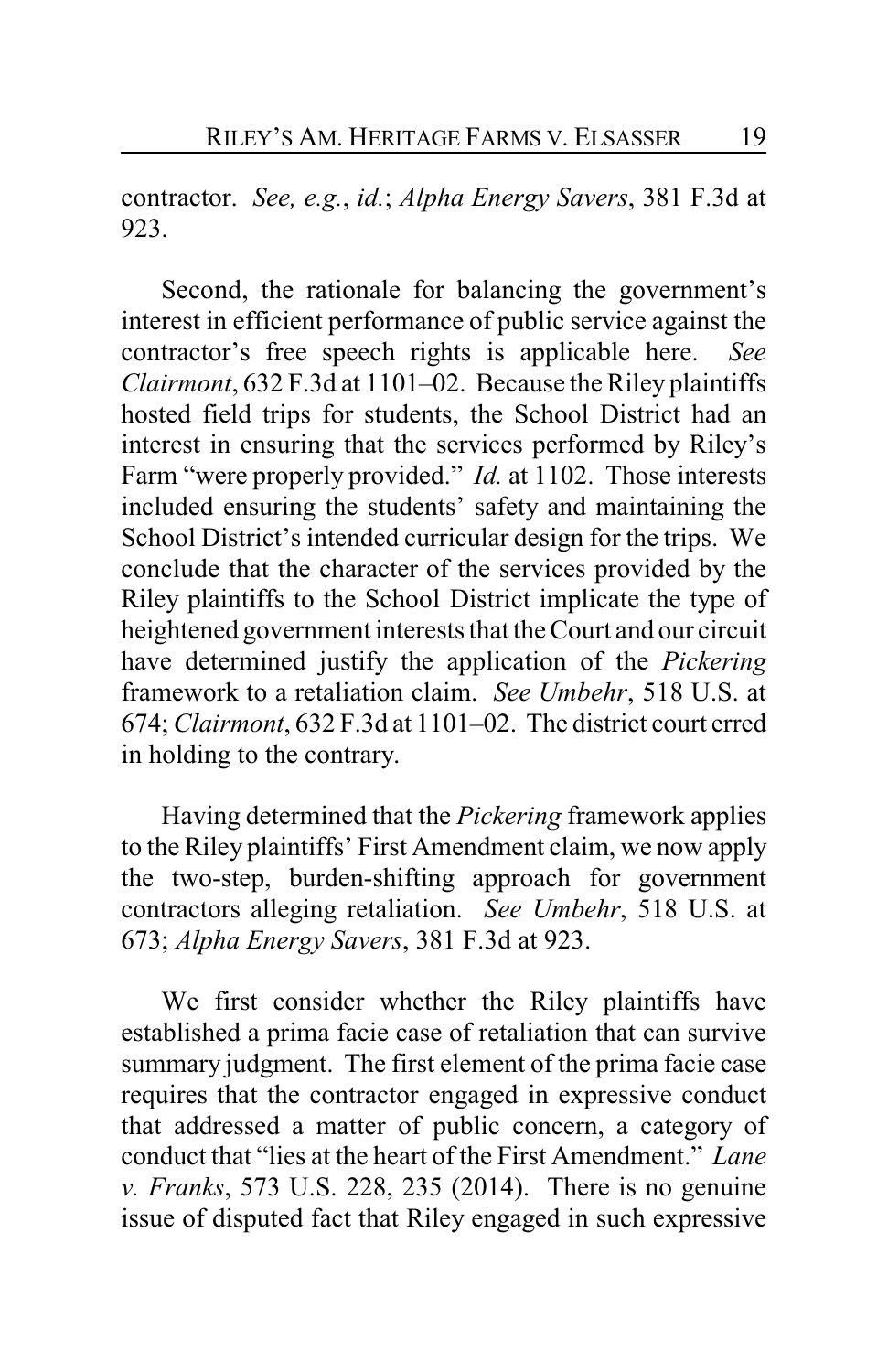conduct. Riley's tweets discussed matters that fall within the core of protected First Amendment activity including politics, religion, and issues of social relations. *See Janus v. Am. Fed'n of State, Cty., & Mun. Emps., Council 31*, 138 S. Ct. 2448, 2476 (2018).

Nor is there a genuine issue of disputed fact that some of the School defendants took an adverse action against Riley's Farm. A plaintiff establishes the adverse action element of the prima facie case by demonstrating that the government action threatened or caused pecuniary harm, or deprived a plaintiff of some valuable government benefit. *Umbehr*, 518 U.S. at 674. This element is satisfied when the government cancels a for-profit contract with a contractor. *See Rivero*, 316 F.3d at 864. The cancellation of the field trips and prohibition of future field trips caused Riley's Farm to lose a valuable government benefit in the form of an expected pecuniary gain and an established business relationship with the School District. *See id.* at 865.

Finally, there is no genuine issue of disputed fact that some of the School defendants were motivated to cancel the longstanding business relationship with the Riley plaintiffs because of Riley's expressive conduct. The field trips and the longstanding business relationship were cancelled only after Nemer and CUSD parents raised concerns about the content of Riley's tweets to Elsasser, Hamlett, and O'Connor. In his deposition, Elsasser admitted that the decision was made to appease parents based on their concern about the content of Riley's speech. When coupled with the temporal relationship between the expressive conduct and the defendants' collective opposition to and adverse action against the Riley plaintiffs, Elsasser's admission is sufficient to raise a prima facie showing of retaliatory intent. *See Alpha Energy Savers*,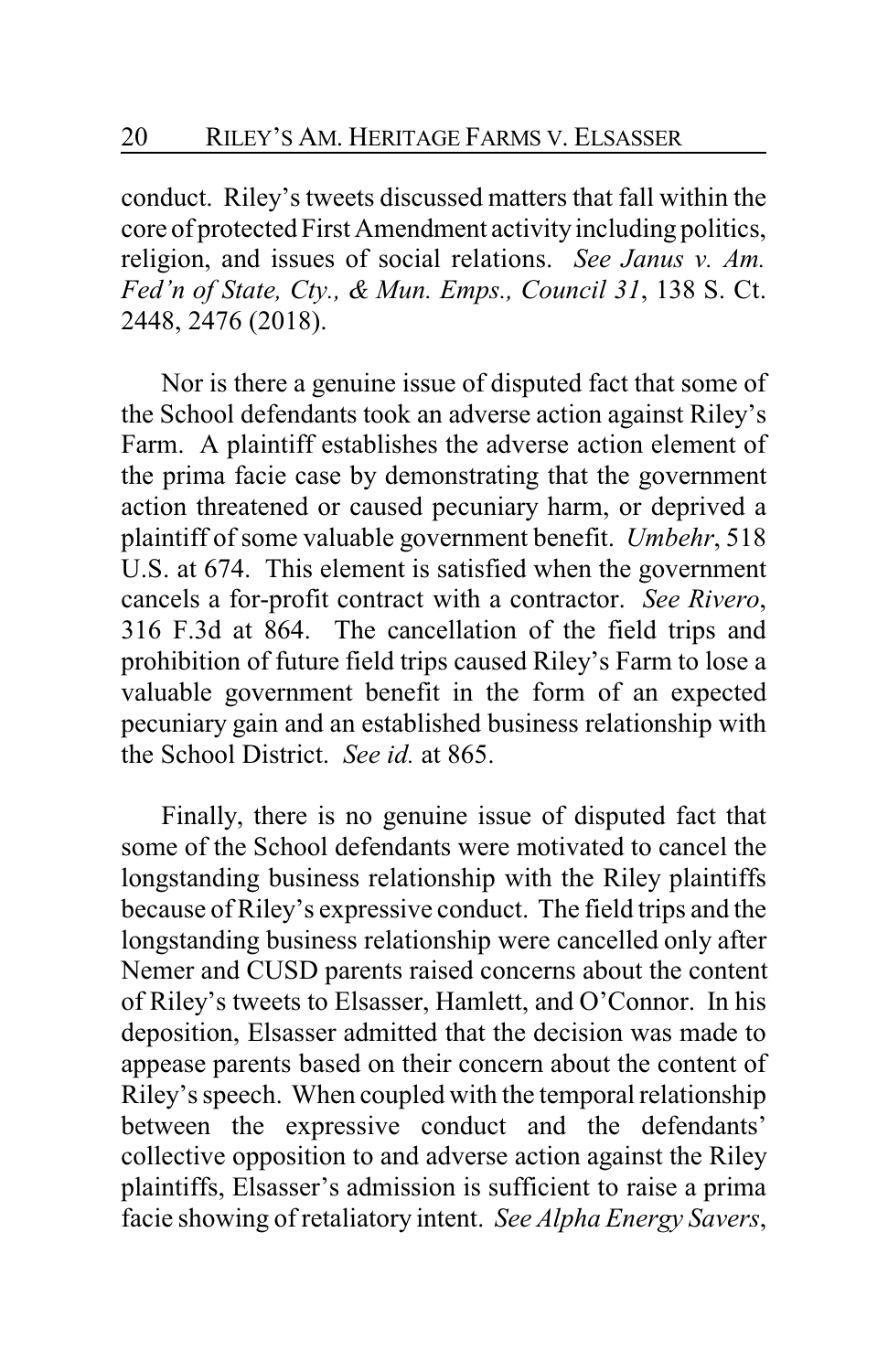381 F.3d at 929. And Nemer and Elsasser's description of Riley's speech ("inappropriate," "unacceptable, "obnoxious", "bigoted," "homophobic", and "racist") further demonstrates the School defendants' intent to punish the Riley plaintiffs because of Riley's protected conduct. *See id.* Thus, the Riley plaintiffs have made a prima facie case of First Amendment retaliation against Elsasser, Hamlett, O'Connor, and Nemer.

The School defendants argue that the Riley plaintiffs cannot satisfy the third element of the prima facie case because they have not shown that the defendants intended *to chill* Riley's speech. We disagree. A plaintiff need only show that the government intended "to retaliate against, obstruct, *or* chill the plaintiff's First Amendment rights." *Az. Students' Ass'n v. Az. Bd. of Regents*, 824 F.3d 858, 867 (9th Cir. 2016) (emphasis added). Such reprisal could include terminating the government's relationship with the plaintiff entirely, rather than merely chilling the plaintiff's speech in the future. *See, e.g.*, *Alpha Energy Savers*, 381 F.3d at 922 (County's retaliatory acts included "'fixing it' so that [the plaintiff] would not receive further work from the County"); *Clairmont*, 632 F.3d at 1106 (evidence supported a finding that the municipal court pressured its contractor to fire the plaintiff because of his speech); *see also O'Brien v. Welty*, 818 F.3d 920, 932 (9th Cir. 2016); *Eng v. Cooley*, 552 F.3d 1062, 1074 (9th Cir. 2009) (holding that an employer's retaliation against an employee by "systematic investigations, prosecution, suspensions, and demotion" after the employee's protected conduct demonstrated that the conduct was a "substantial or motivating factor in the adverse employment action") (internal quotation marks omitted).

The prima facie case against Board members Llanusa, LaConte, Bingham, and Treser Osgood requires a different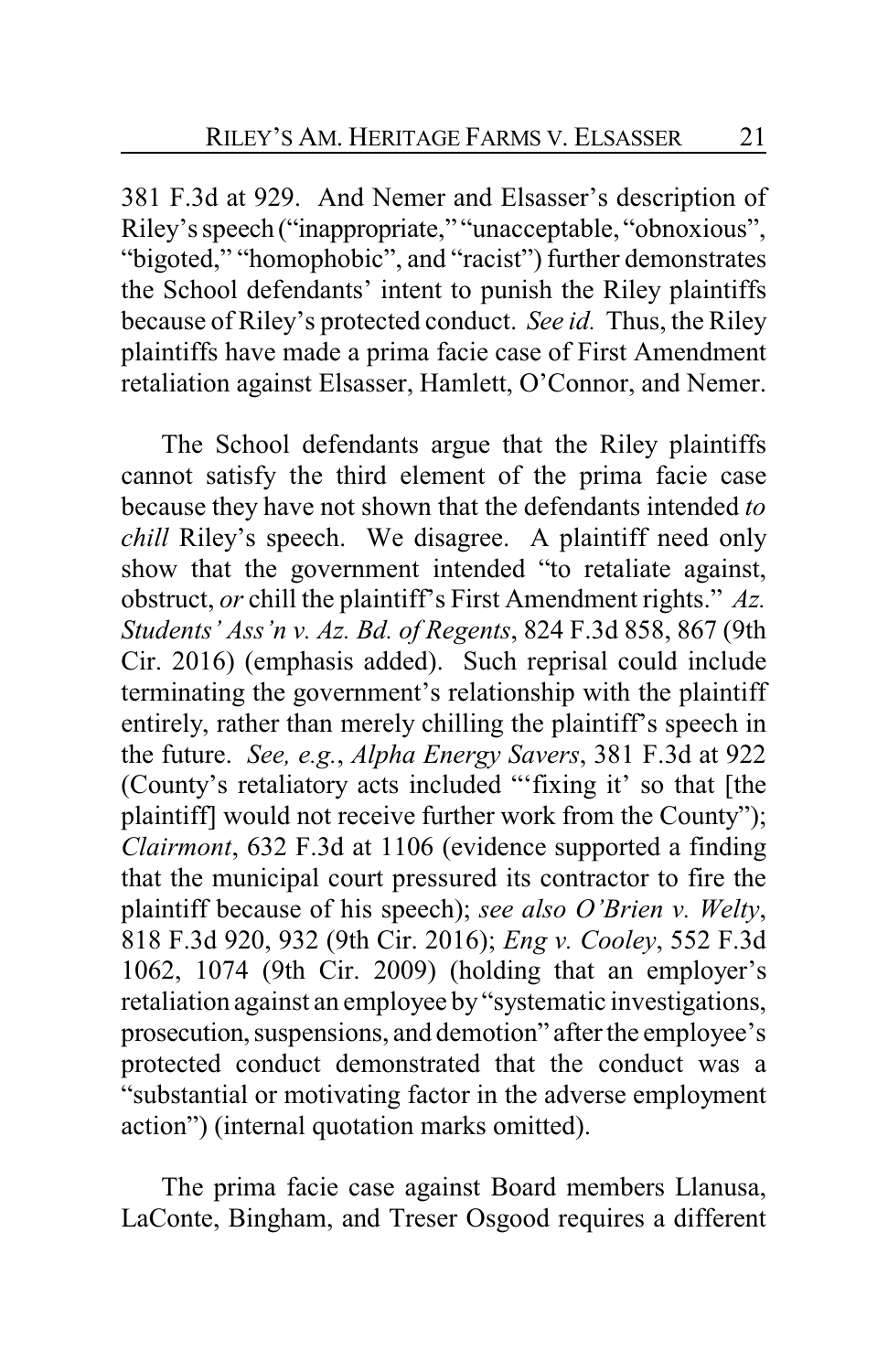analysis. The Riley plaintiffs do not allege that these Board members took part in the cancellation of the field trips or the School District's severance of its relationship with the Riley plaintiffs. Nevertheless, because the Board members govern the School District, and have supervisory authority to stop the adverse actions against the Riley plaintiffs, they may incur liability due to their knowledge and acquiescence in a constitutional violation. *See OSU Student All. v. Ray*, 699 F.3d 1053, 1075 (9th Cir. 2012). In *OSU Student Alliance*, the publisher of a conservative school newspaper sued university officials under § 1983 on the ground that the school retaliated against it by limiting the distribution of its newspaper on campus, pursuant to an unwritten policy. *See id.* at 1058–60. In addition to suing the director of facilities services, who had actually applied the policy to the newspaper, the plaintiff also sued the president and vice president of the universitywho had not been directly involved in enforcement of the policy, but had been informed about the application of the policy and done nothing to stop it. *See id.* at 1070–71. We held that "allegations of facts that demonstrate an immediate supervisor knew about the subordinate violating another's federal constitutional right to free speech, and acquiescence in that violation, suffice to state free speech violations under the First and Fourteenth Amendments." *Id.* at 1075. Therefore, the president and vice president of the university could be held liable under § 1983 for the continued enforcement of the retaliatory policy. *Id.* By contrast, the vice provost for student affairs, who merely received the "first email message complaining" about the policy, *id.* at 1078, and neither knew nor acquiesced in the decision to continue applying the policy to the paper, could not be held liable, *see id.* at 1078–79.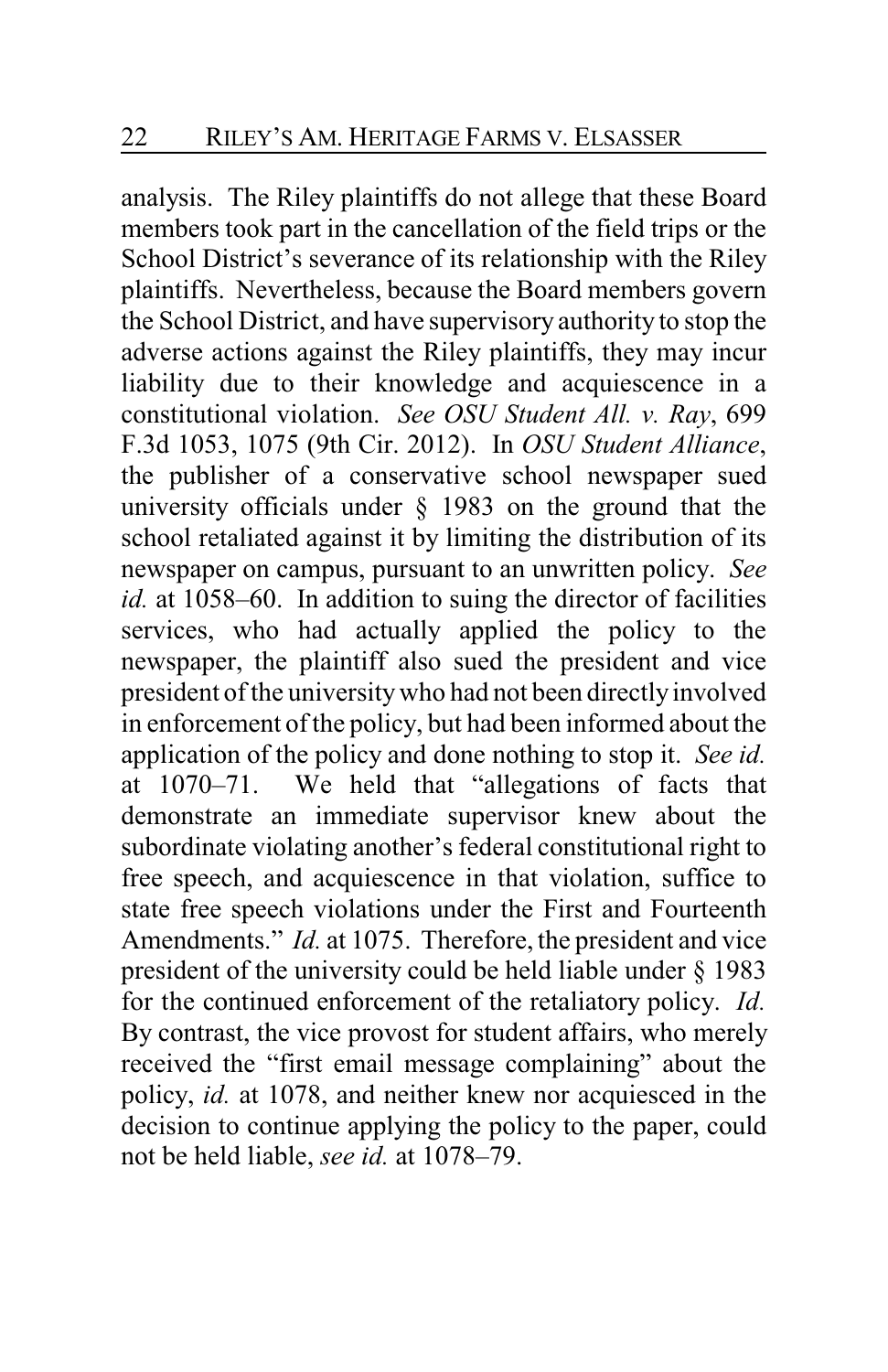Here, taking the evidence in the light most favorable to the Riley plaintiffs, the Board members were made aware of the ongoing violation through Eastmond's demand letter, and then failed to remedy the policy. *See id.***<sup>9</sup>** Under *OSU Student Alliance*, this is sufficient to create a prima facie case that the Board members had the requisite mental state to be held liable for damages resulting from the ongoing constitutional violation (i.e., the ongoing policy prohibiting future trips to Riley's Farm). *See id.* at 1075.

2

Because the Riley plaintiffs have carried their burden of making a prima facie case of retaliation, the burden shifts to the School defendants to demonstrate that they took the adverse action because they had "legitimate countervailing government interests [that were] sufficiently strong" under the *Pickering* balancing test to "outweigh the free speech interests at stake." *Umbehr*, 518 U.S. at 675, 685.**<sup>10</sup>**

The question whether the government has met its burden of justifying its adverse action under *Pickering* is a question of law, but may raise "underlying factual disputes that need to be resolved by a fact-finder." *Moser v. Las Vegas Metro. Police Dep't*, 984 F.3d 900, 911

**<sup>9</sup>** We reject the Riley plaintiffs' argument that they need not establish the wrongdoer's retaliatory intent. The Court has repeatedly held that liability for retaliatory conduct requires proof of the defendant's retaliatory intent. *See Nieves*, 139 S. Ct. at 1722; *Heffernan*, 578 U.S. at 272. *O'Brien*, 818 F.3d at 932, cited by the Riley plaintiffs, required a plaintiff to prove that a defendant intended to (or was motivated to) take adverse action because of a plaintiff's protected conduct. *Blair v. Bethel School Dist.*, also cited by the Riley plaintiffs, is inapposite, because that case involved an elected official who was not shielded by the First Amendment from the ordinary "give-and-take of the political process." 608 F.3d 540, 543 (9th Cir. 2010).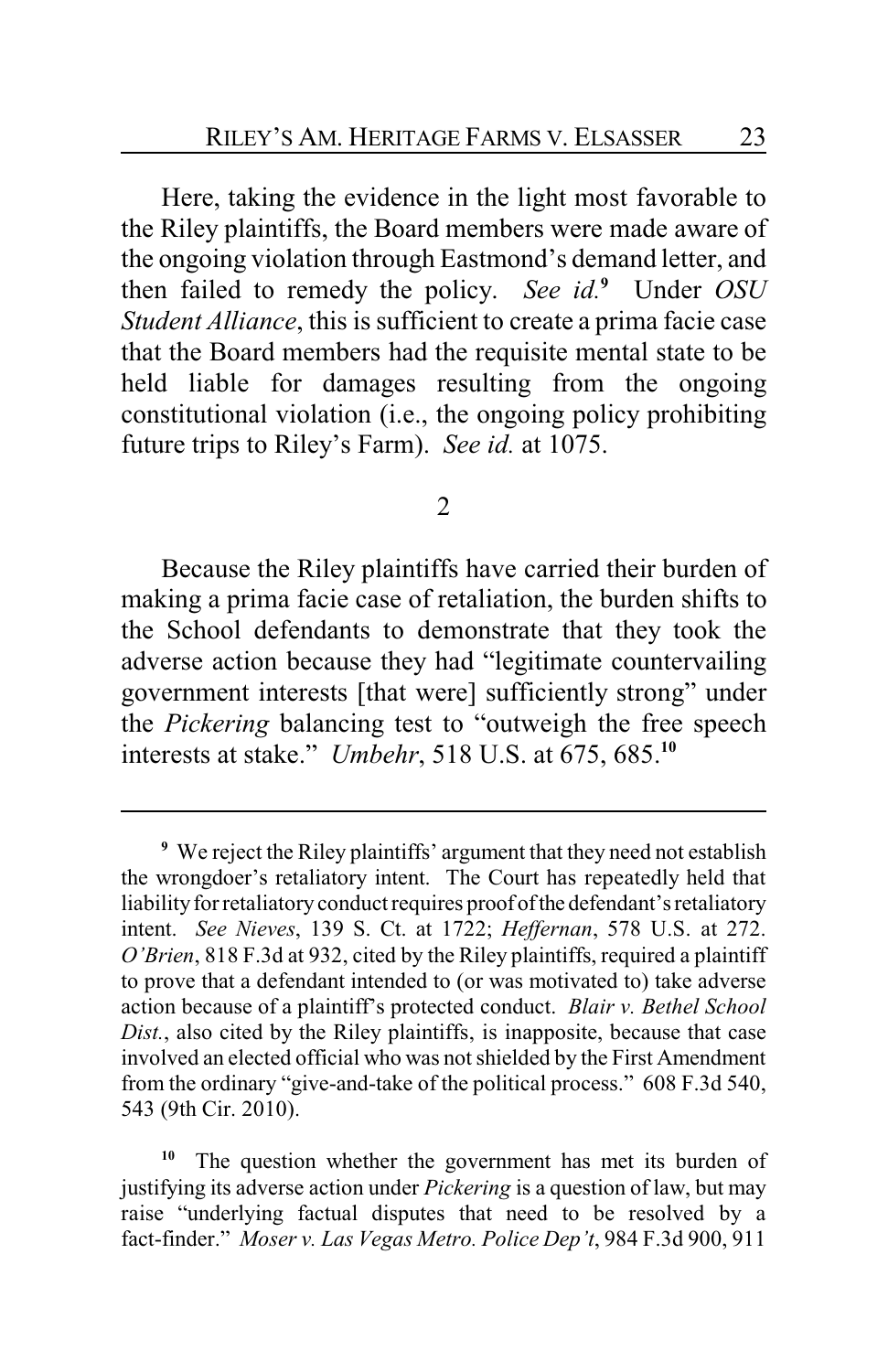The government may demonstrate such legitimate countervailing interests by providing evidence that a contractor's expressive conduct disrupted the government workplace through, for example, interfering with the government services or operations provided bythe contractor. *See Alpha Energy Savers*, 381 F.3d at 923. When asserting such an interest, the government "must demonstrate actual, material and substantial disruption, or reasonable predictions of disruption in the workplace." *Robinson v. York*, 566 F.3d 817, 824 (9th Cir. 2009) (internal quotation marks omitted). Evidence that actual disruption has already occurred in the workplace "will weigh more heavily against free speech." *Keyser v. Sacramento City Unified Sch. Dist.*, 265 F.3d 741, 749 n.2 (9th Cir. 2001). But "[t]he employer need not establish that the employee's conduct *actually* disrupted the workplace—'reasonable predictions of disruption' are sufficient." *Nichols v. Dancer*, 657 F.3d 929, 933 (9th Cir. 2011) (citation omitted). The government is more likely to meet its burden when an employee's disruptive conduct takes place in the workplace, compared to when the same conduct occurs "during the employee's free time away from the office." *Clairmont*, 632 F.3d at 1107 (citing *Connick v. Myers*, 461 U.S. 138, 153 (1983)); *see also Melzer v. Bd. of Educ. of City Sch. Dist. of City of New York*, 336 F.3d 185, 197 (2d Cir. 2003). While it "may rely on the possibility of future disruption," the government must support its claim that it reasonably predicted disruption "by some evidence, not

<sup>(9</sup>th Cir. 2021). A fact-finder's role in the *Pickering* analysis is limited to resolving those genuine disputes of historical fact necessary for the court to make its legal determination under *Pickering*. *See id.* Thus, a district court has discretion in "fashioning the most efficient way to resolve these factual disputes" prior to its *Pickering* ruling (e.g., a special jury verdict form). *Id.*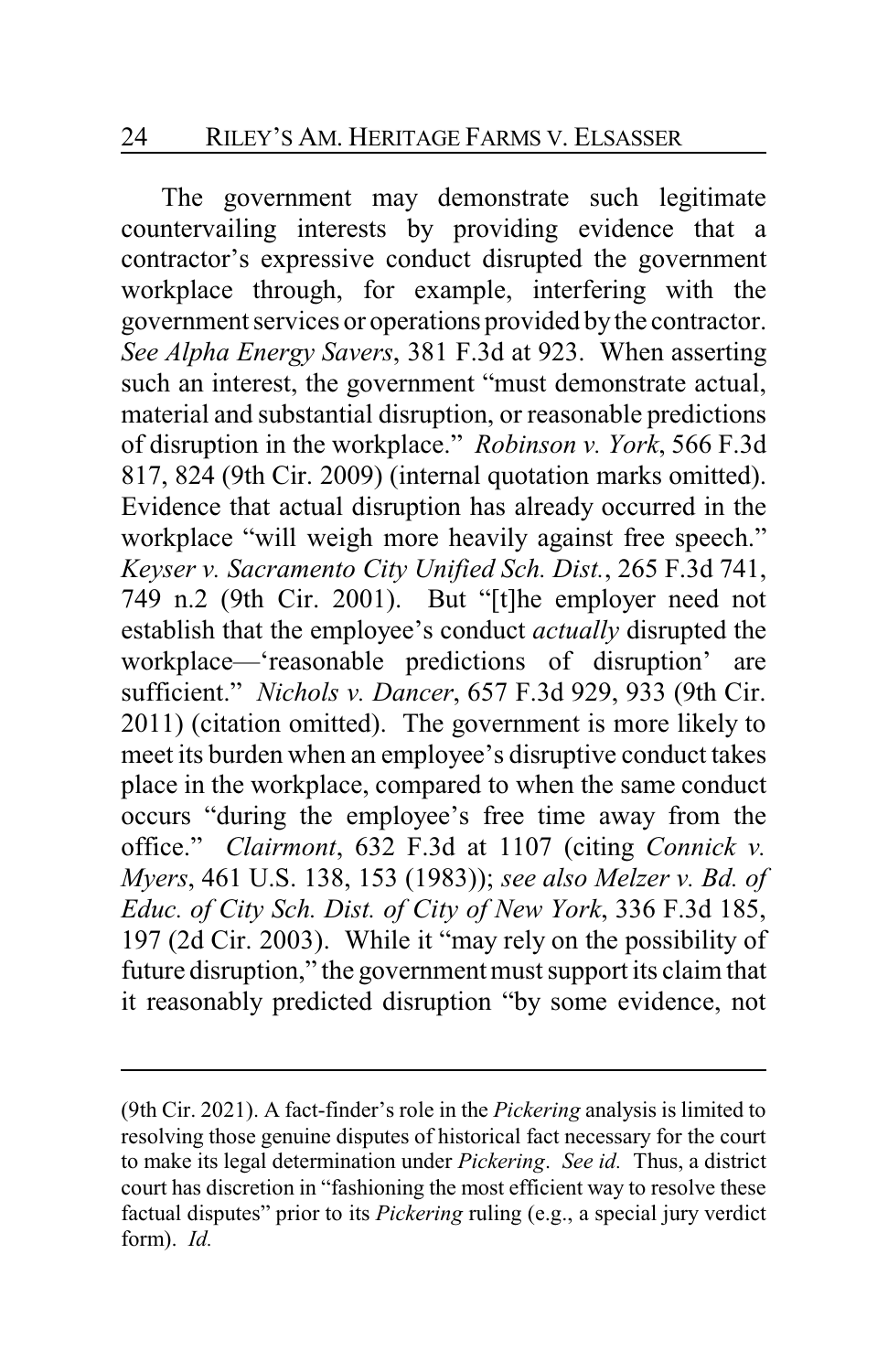rank speculation or bald allegation." *Nichols*, 657 F.3d at 934.

Where public school officials assert that their interest in taking adverse action against a plaintiff was to avoid disruption to the school's operations and curricular design, courts consider whether students and parents have expressed concern that the plaintiff's conduct has disrupted the school's normal operations, or has eroded the public trust between the school and members of its community. *See Munroe v. Cent. Bucks Sch. Dist.*, 805 F.3d 454, 475–76 (3d Cir. 2015). Because schools act *in loco parentis* for students, *see Vernonia Sch. Dist. 47J v. Acton*, 515 U.S. 646, 655 (1995), school officials can reasonably predict that parents and students will fear the influence of controversial conduct on the learning environment, *see Melzer*, 336 F.3d at 199. The disruption "created by parents can be fairly characterized as internal disruption to the operation of the school, a factor which may be accounted for in the balancing test and which may outweigh a public employee's rights." *Id.*

The government's evidence of disruption may be deemed substantial if parents are so concerned with controversial conduct that they choose (or threaten) to "remove their children from the school, thereby interrupting the children's education, impairing the school's reputation, and impairing educationally desirable interdependency and cooperation among parents, teachers, and administrators." *Id.* In this context, the Second Circuit held there was substantial disruption justifying the government's adverse action against a public school teacher who was active in a pedophile association, where nearly 60 parents expressed concern that the teacher's controversial beliefs implicated the safety and well-being of the young students, and hundreds of students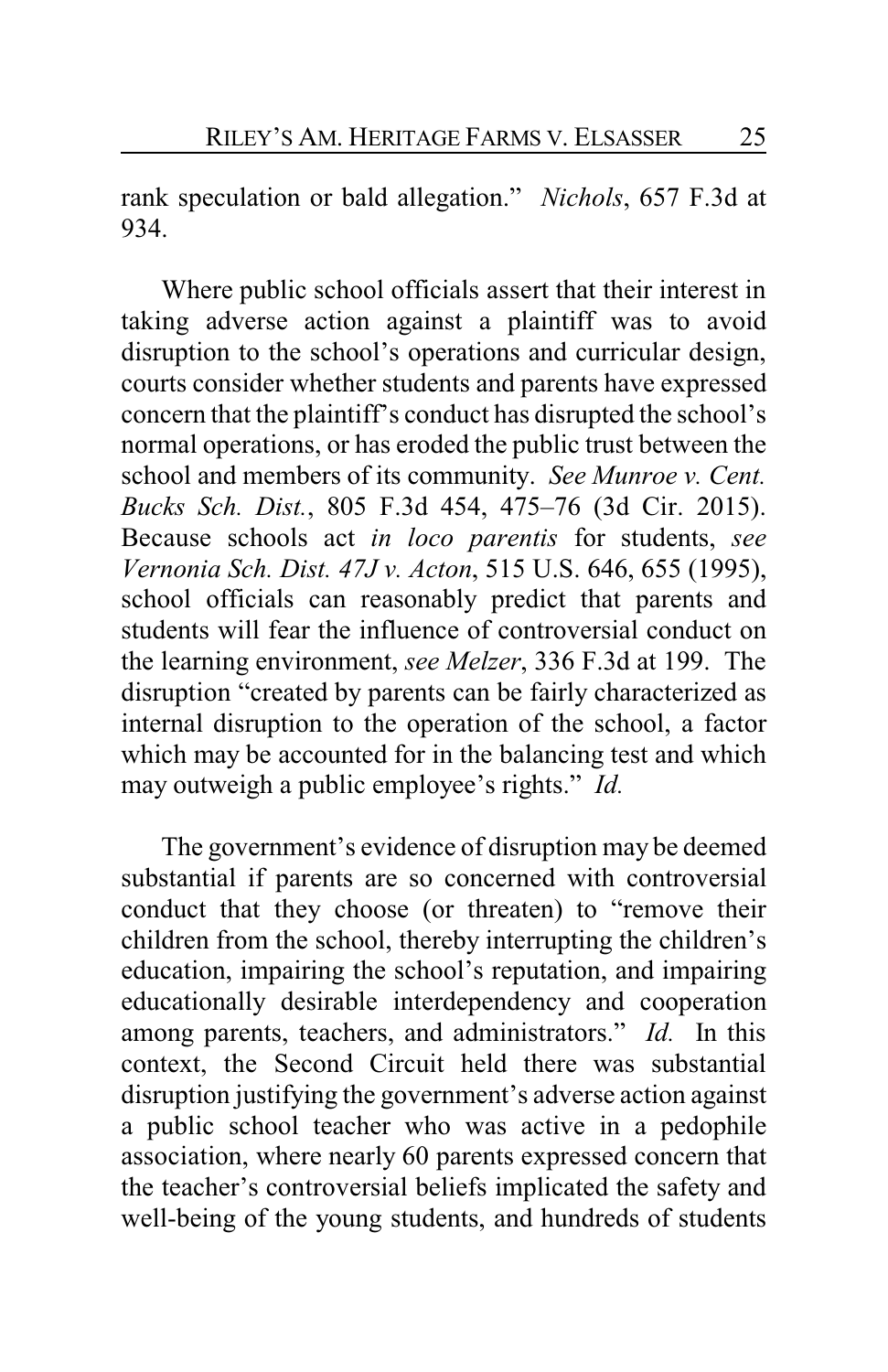staged an assembly to share their views on the controversy. *See id.* at 191, 198–99. In particular, the court credited the school's claim that substantial disruption to its operations and its relationship with the parents arose from the parents' threats to remove children from school. *See id.* at 199. Despite explaining that the teacher's First Amendment interest in advocating for controversial political change was of the "highest value," *id.* at 198, the court held that the school's evidence of disruption justified its actions under the *Pickering* balancing test, *see id.* at 198–99. Likewise, the Third Circuit held that where a school received complaints from hundreds of parents about a teacher's blog that criticized her students, the school's assessment that the teacher's expression of disgust towards her students would disrupt her teaching duties and erode the trust between herself and her students (and their parents) counted as substantial disruption to justify terminating her. *See Munroe*, 805 F.3d at 473–74; *see also Craig v. Rich Twp. High Sch. Dist. 227*, 736 F.3d 1110, 1119–20 (7th Cir. 2013) (holding that the government had a legitimate interest in preventing disruption arising from parent complaints about a school guidance counselor who wrote a hyper-sexualized advice book for women and dedicated the book to his students.).

Applying this framework here, and taking the evidence in the light most favorable to the Riley plaintiffs, the School defendants have failed to establish that the School District's asserted interests in preventing disruption to their operations and curricular design because of parental complaints were so substantial that they outweighed Riley's free speech interests as a matter of law.

First, we give less weight to the government's concerns about the disruptive impact of speech outside the workplace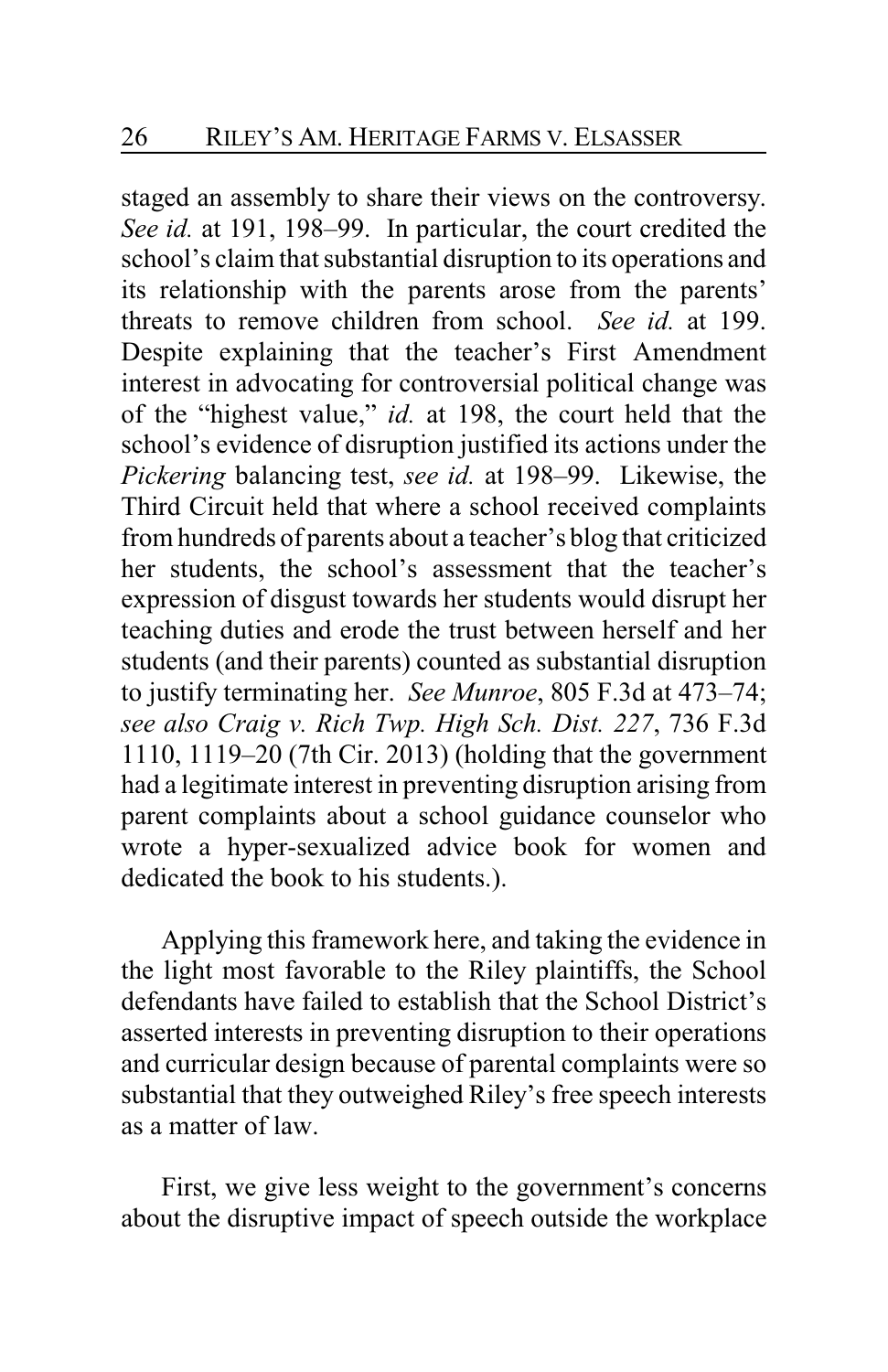context. *See Rankin v. McPherson*, 483 U.S. 378, 388–89 (1987); *Clairmont*, 632 F.3d at 1107. Riley's controversial tweets were made on his personal Twitter account, and did not mention or reference the School District or field trips to Riley's Farm in general. There are no allegations that Riley made (or planned to make) any controversial statements during a school field trip; indeed, there are no allegations that he interacted at all with the students during the field trips. Although Riley's tweets became associated with the School District due to some local media attention and posts on Facebook, taking the evidence in the light most favorable to the Riley plaintiffs, the attenuated relationship between Riley's controversial speech and the field trips themselves weighs against the School District's asserted interest in preventing disruption to its operations and curricular design.

Nor has the school demonstrated any actual disruption to its operations arising from Riley's speech. *See Keyser*, 265 F.3d at 749. The School defendants have provided the substance of two complaints from parents, only one of which involved a student currently enrolled in the School District.**<sup>11</sup>** While Hamlett asserted that multiple parents asked the Sumner Danbury principal to either excuse their children from the field trips or choose an alternative venue, there is no evidence regarding the number of parents or the nature of those complaints. This is far afield from cases where the government gave weight to hundreds of parent and student complaints. *See Melzer*, 336 F.3d at 190–91 (record showed that nearly 60 parents and hundreds of students complained

**<sup>11</sup>** Moreover, there is a dispute whether that child was even scheduled to attend a field trip to Riley's Farm, or whether the parent had confused Riley's Farm with another, unrelated apple-picking venue with a similar name.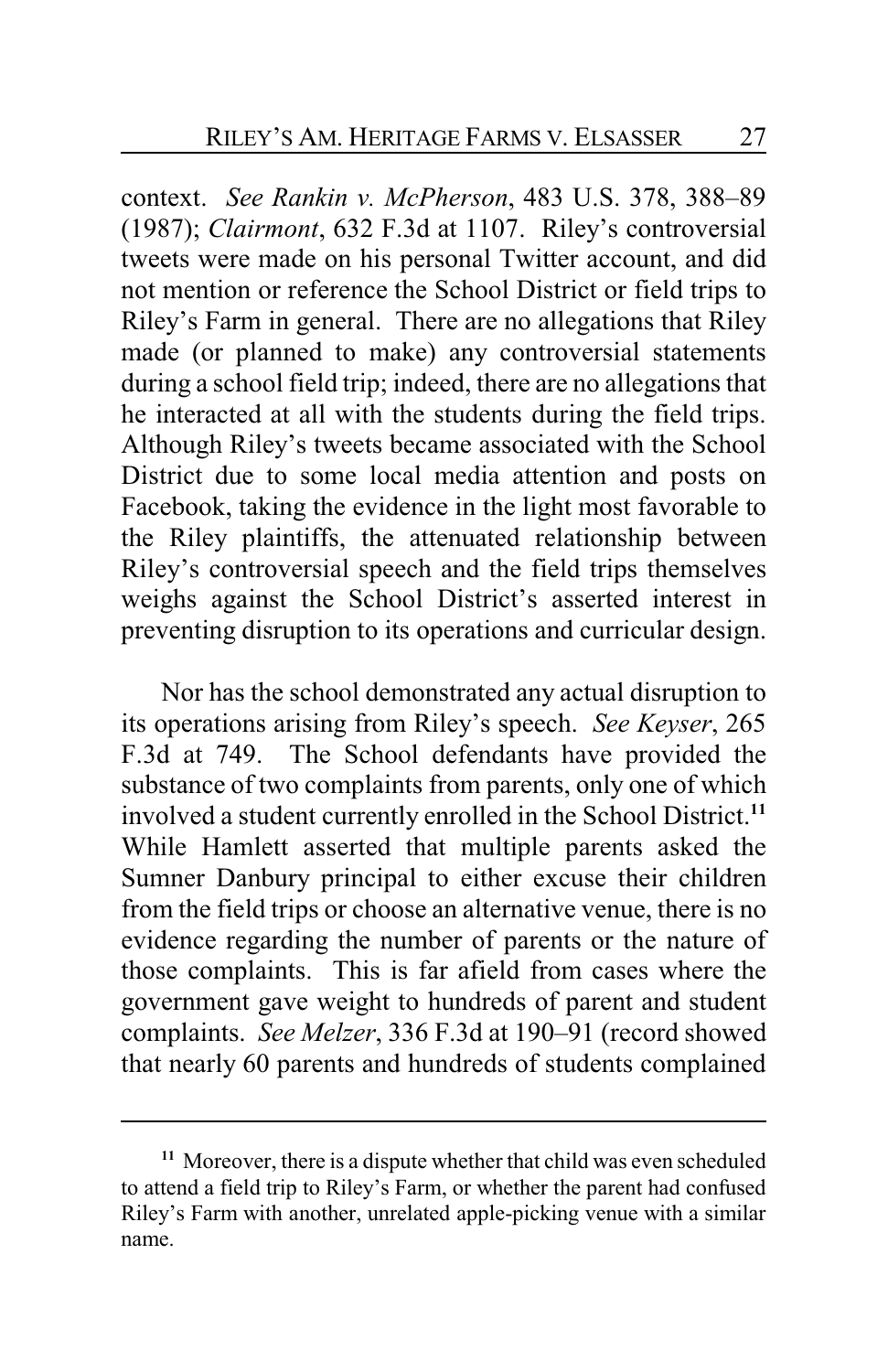about the teacher's proximity to students); *Munroe*, 805 F.3d at 473–74 (school received complaints about teacher from hundreds of parents).

Likewise, the School defendants have failed to provide evidence of likely future disruption that would entitle them to summary judgment as a matter of law. *See Nichols*, 657 F.3d at 935. Unlike the evidence in *Meltzer*, where hundreds of parents threatened to remove their children from school, the record here shows only a handful of parent requests that a child be excused from a single field trip. Such requests do not evidence the substantial disruption that may arise from a large number of parents threatening to remove their children from school.

Although evidence that the media or broader community has taken an interest in the plaintiff's conduct may also weigh in favor of the government's assertion of disruption, *see Moser*, 984 F.3d at 909–10, the sparse media attention to Riley's tweets demonstrated in the record does not weigh in favor of the School defendants. The *Redlands Daily Facts*'s article about Riley's tweets noted that there was a "social media outcry" against Riley's Farm, and reported that Riley's tweets had been shared some 1,300 times. But there is no evidence in the record that Riley's tweets were covered by any other newspapers or media, and no indication that the tweets received nationwide attention. *Compare Munroe*, 805 F.3d at 462–63 (noting that the teacher's controversial blog post was reported by the Huffington Post, and the teacher "appeared on ABC, CBS, NBC, CNN, Fox News, and other television stations," and was interviewed by "several print news sources, including the Associated Press, Reuters, *Time Magazine*, and the *Philadelphia Inquirer*"). Although the School defendants presented evidence that a number of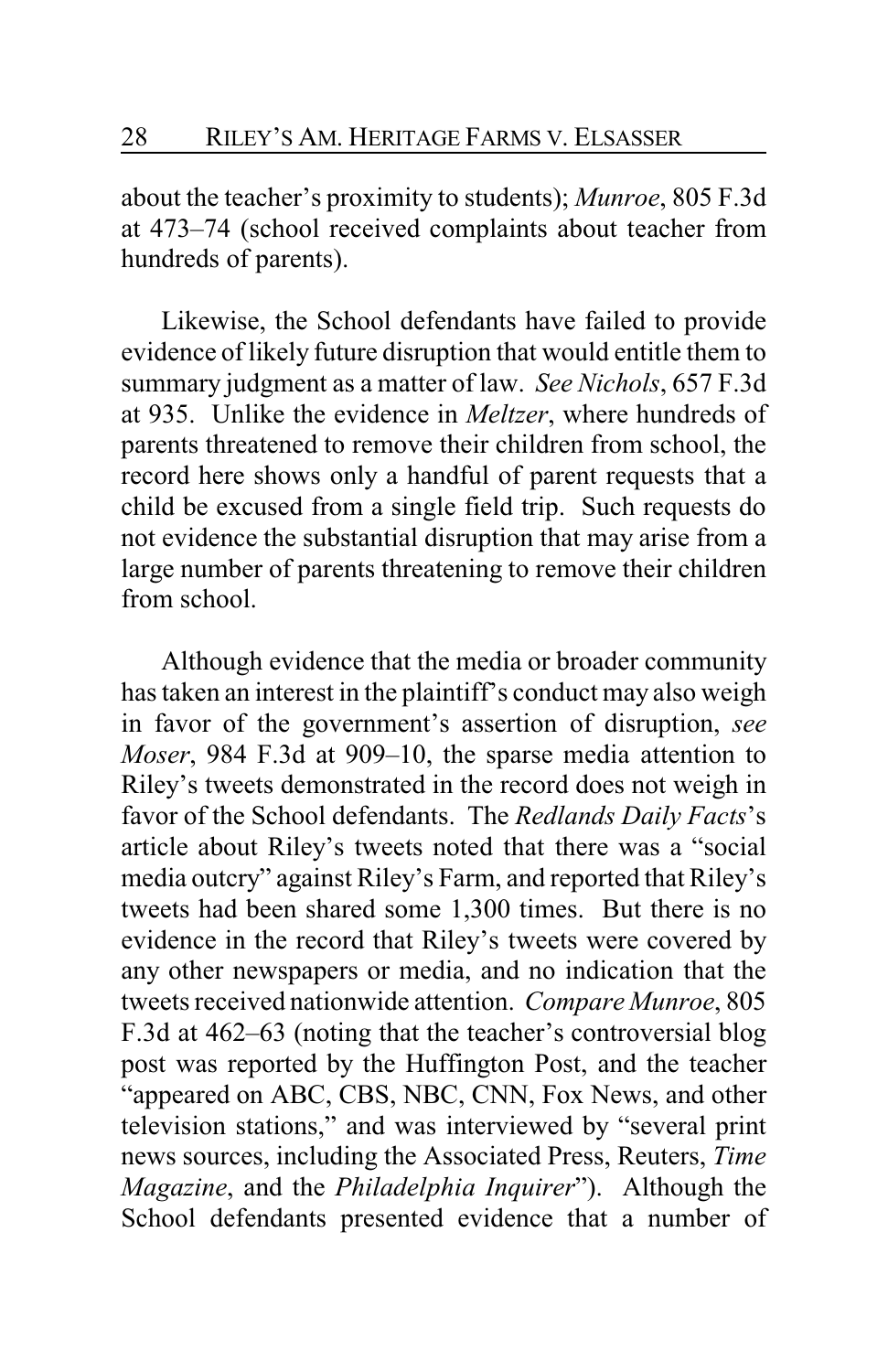district residents or parents commented on the Facebook post discussing Riley's tweets, this evidence provides little support, as the School defendants did not specify the nature or number of those comments. The attenuated relationship between the content of the tweets and Riley's lack of involvement on the curricular aspects of the field trip diminish the impact of the media coverage on the School District's asserted interests.

We balance these minor occurrences against Riley's interest in engaging in controversial, unique political discourse on his personal Twitter account. Those tweets are "entitled to special protection" given their contribution to the public political discourse. *Snyder v. Phelps*, 562 U.S. 443, 452 (2011).

In light of these considerations, the School defendants fall short of justifying their adverse actions against the Riley plaintiffs as a matter of law at summary judgment. While there is a genuine issue of historical fact about the degree of controversy arising from the speech (i.e., the extent of actual and predicted disruption in the learning environment), the record as currently developed, viewed in the light most favorable to the Riley plaintiffs, *see Lake Wash. Sch. Dist*., 947 F.3d at 625, does not justify the School defendants' adverse action.

On the other hand, these same considerations lead us to reject the Riley plaintiffs' argument that they are entitled to partial summary judgment on their claims against Elsasser and Nemer for damages. Taking the facts in the light most favorable to those defendants, *see id.*, there remains a genuine issue of material fact as to the amount of disruption to the School District arising from Riley's tweets.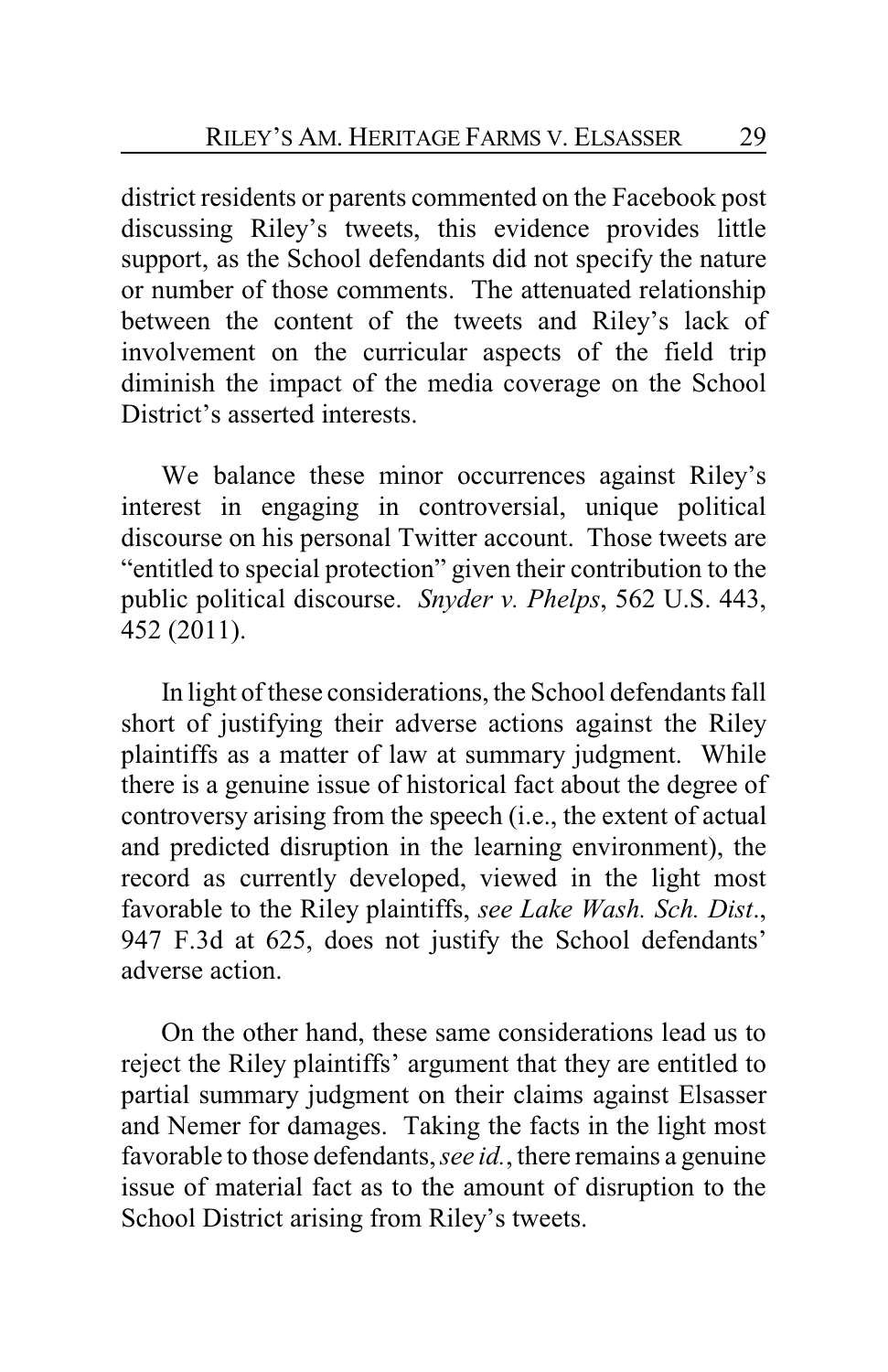Finally, we consider whether the School defendants can avoid liability by demonstrating that they would have taken the same adverse actions against the Riley plaintiffs absent Riley's tweets. *See Mt. Healthy*, 429 U.S. at 287. The School defendants have not done so. To the contrary, they have admitted that they took the action directly in response to parent concerns about Riley's speech. There is no genuine issue of disputed fact that the School defendants would not have cancelled the relationship with the Riley plaintiffs absent Riley's speech.

In light of this conclusion, we hold that the Riley plaintiffs have established that there is a genuine issue of material fact regarding whether the School defendants violated the Riley plaintiffs' First Amendment rights.

#### 3

Independent from their argument that they were entitled to take adverse action against the Riley plaintiffs to avoid disruption pursuant to the *Pickering* balancing test, the School defendants raise the separate argument that they cannot be held liable for unconstitutional retaliation because their actions were protected government speech. We disagree. The government has broader authority to regulate its own speech, or speech that a reasonable observer may view as the government's own, *see, e.g.*, *Downs v. Los Angeles Unified Sch. Dist.*, 228 F.3d 1003, 1013–14 (9th Cir. 2000); *Johnson v. Poway Unified Sch. Dist.*, 658 F.3d 954, 969–70 (9th Cir. 2011), but not speech that cannot be reasonably viewed as coming from the government, *see Downs*, 228 F.3d at 1013, 1017.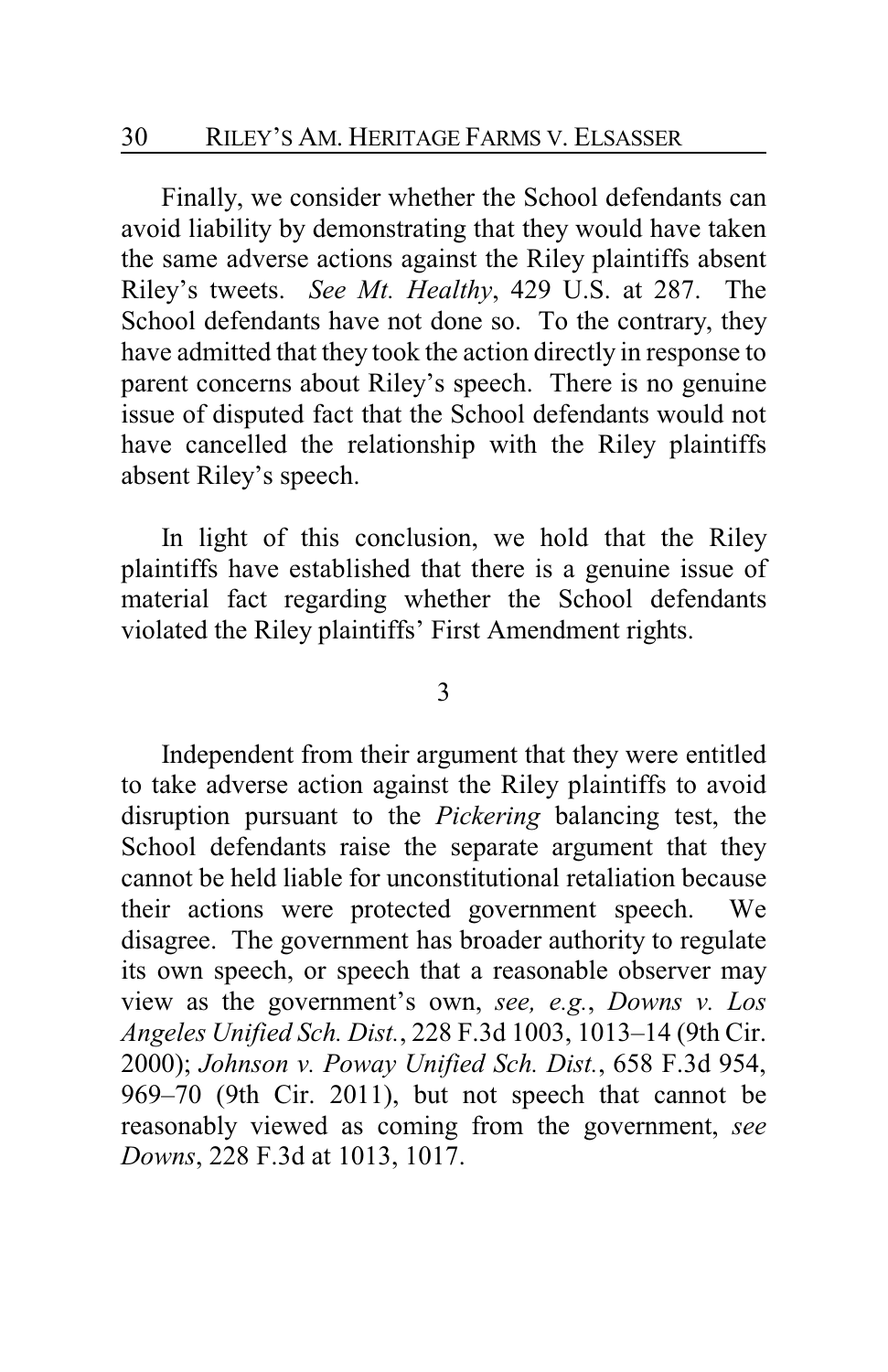To determine whether speech can be reasonably viewed as coming from the government, we look to non-exhaustive factors, including (i) who was directly responsible for the speech, (ii) who had access to the forum in which the speech occurred, (iii) who maintained editorial control over that forum, and (iv) the purpose of the forum. *See Downs*, 228 F.3d at 1011–12. Applying this framework, we have held that a school district did not violate a teacher's First Amendment right by preventing the teacher from posting alternative views on homosexuality on a school-sponsored and school-maintained bulletin board. *See id.* at 1017. Nor did a school district violate the First Amendment by requiring a teacher to remove banners from his classroom that advocated the teacher's religion. *See Johnson*, 658 F.3d at 970; *see also Planned Parenthood v. Clark County School District*, 941 F.2d 817, 819, 829 (9th Cir. 1991) (en banc) (holding that a school district could decline to accept advertisements regarding abortion services in school publications because the school officials reasonably believed the advertisements may "put the school's imprimatur on one side of a controversial issue").

These principles are not implicated here. Although the information and speech Riley's Farm presents to school children may be deemed to be part of the school's curriculum and thus School District speech, the School defendants do not assert that the allegedly offensive tweets were made by or at Riley's Farm. All of the speech deemed offensive by the School District was made by Riley on his personal Twitter account. His tweets did not mention the School District or the field trips. There is no evidence here that a reasonable observer would view Riley's speech as the School District's speech. *See Planned Parenthood*, 941 F.2d at 829. Thus, even assuming the School District is correct that the selection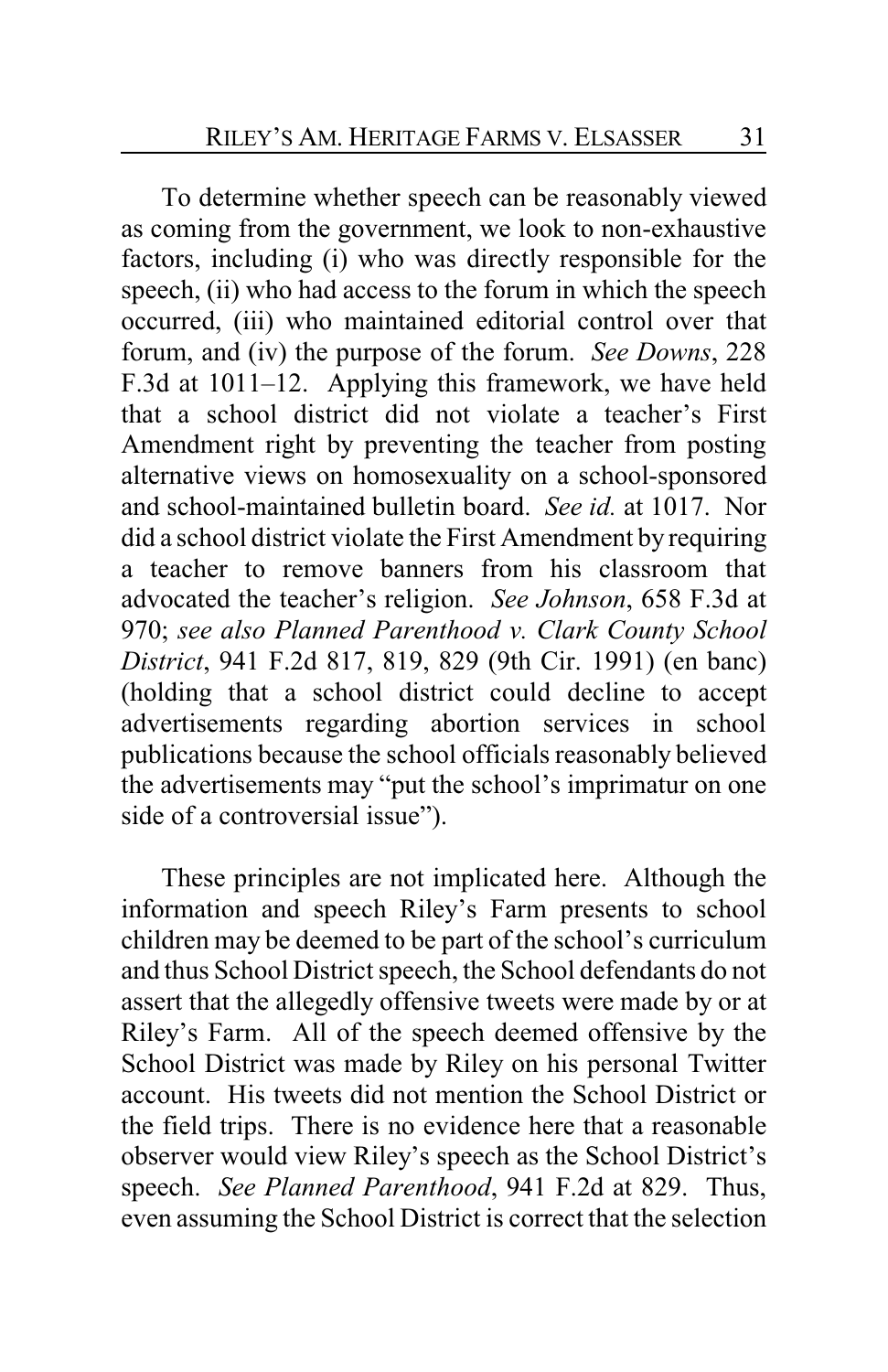of a field trip venue is protected government speech, the pedagogical concerns underlying the government-speech doctrine do not exist here because Rileywas not speaking for, or on behalf of, the School District. *See Downs*, 228 F.3d at  $1011 - 12$ .

## $\mathcal{C}$

Because there is a genuine issue of material fact regarding whether the School defendants violated the Riley plaintiffs' First Amendment rights (the first prong of the qualified immunity inquiry), we now turn to the second prong, whether the defendants violated a constitutional right that was clearly established at the time of the alleged violation. *See Brosseau v. Haugen*, 543 U.S. 194, 198 (2004). A government official "violates clearly established law when, at the time of the challenged conduct, the contours of a right are sufficiently clear that every reasonable official would have understood that what he is doing violates that right." *Ashcroft v. al-Kidd*, 563 U.S. 731, 741 (2011) (cleaned up). The "existing precedent must have placed the statutory or constitutional question beyond debate." *Kisela v. Hughes*, 138 S. Ct. 1148, 1152 (2018) (internal quotation marks omitted).

The right to be free from First Amendment retaliation cannot be framed as "the general right to be free from retaliation for one's speech." *Reichle v. Howards*, 566 U.S. 658, 665 (2012). Rather, the right must be defined at a more specific level tied to the factual and legal context of a given case. *See id.* Where the plaintiff is a public employee or contractor, existing precedent must establish that the plaintiff's free speech rights outweighed the government employer's legitimate interests as a matter of law. The question whether a public employee or contractor "enjoyed a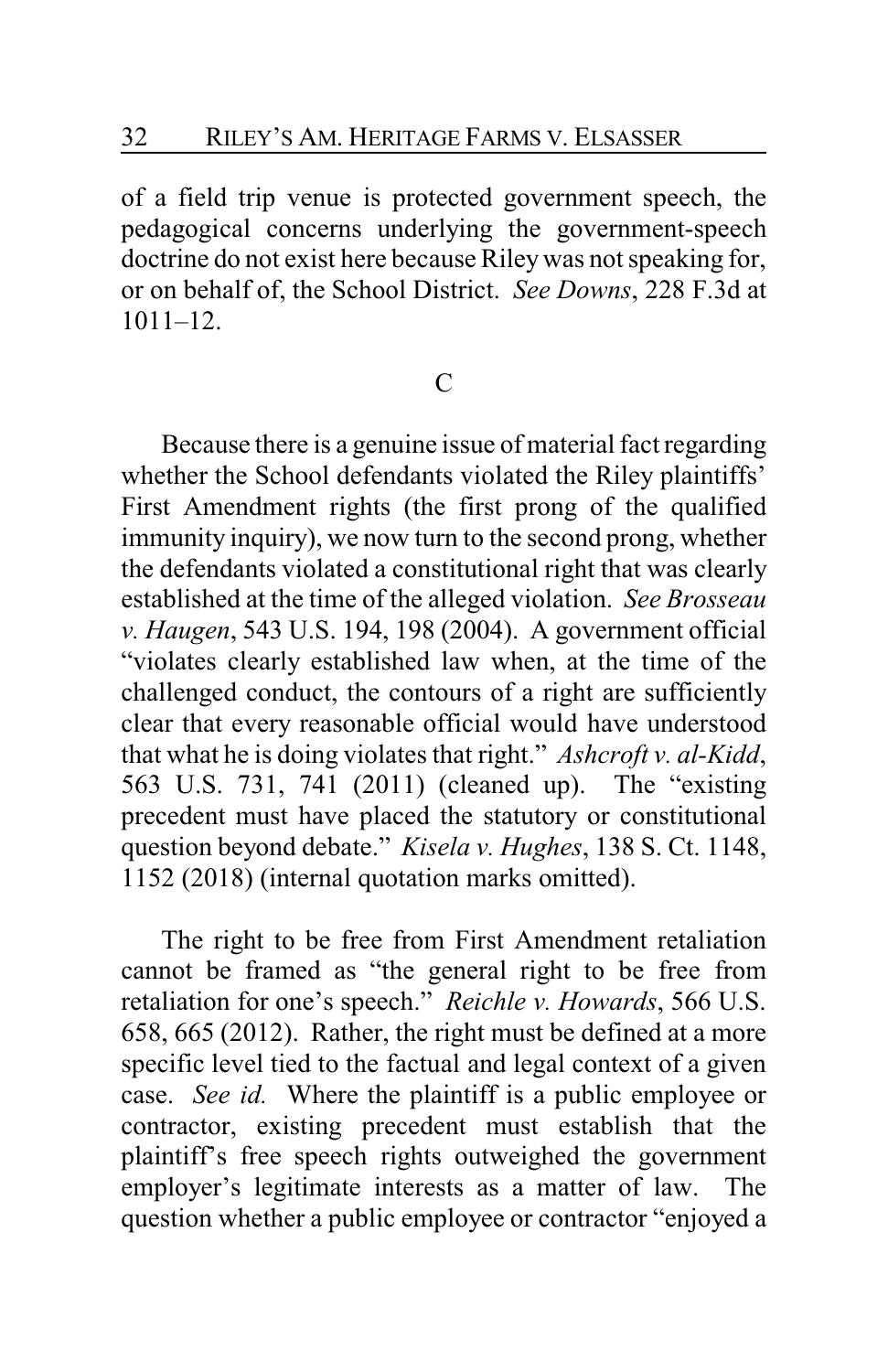clearly established right to speak" depends on "whether the outcome of the *Pickering* balance so clearly favored [the plaintiff] that it would have been patently unreasonable for the [government] to conclude that the First Amendment did not protect his speech." *Brewster v. Bd. of Educ. of Lynwood Unified Sch. Dist.*, 149 F.3d 971, 980 (9th Cir. 1998). Not surprisingly, there will rarely be a case that clearly establishes that the plaintiff is entitled to prevail under the fact-sensitive, context-specific balancing required by *Pickering*. *See id.* at 979–80.

Applying these principles here, we ask whether in September 2018, when these events occurred, it was clearly established that a school district could not cease patronizing a companyproviding historical reenactments and other events for students because the company's principal shareholder had posted controversial tweets that led to parental complaints.**<sup>12</sup>** We conclude that there was no case directly on point that would have clearly established that the School District's reaction to parental complaints and media attention arising from Riley's tweets was unconstitutional. Rather, the School defendants had a heightened interest, and thus more leeway,

**<sup>12</sup>** We reject the Riley plaintiffs' framing of this question, as whether it is clearly established that "[w]hen a person has a pre-existing commercial relationship with a public agency," the "business patronage pursuant to that relationship [is] a 'valuable government benefit' which the agency may not take away based on the person's First Amendment [] protected speech." This framing is at too high a level of generality, and is not adequately adjusted to account for the School District's interests in avoiding disruption to its operations under the *Pickering* test. Although we agree that the facts of a prior case do not have to be identical to establish clearly established law, *see al-Kidd*, 563 U.S. at 741, "the clearly established law must be particularized to the facts of the case" at hand, *White v. Pauly*, 137 S. Ct. 548, 552 (2017) (internal quotation marks omitted).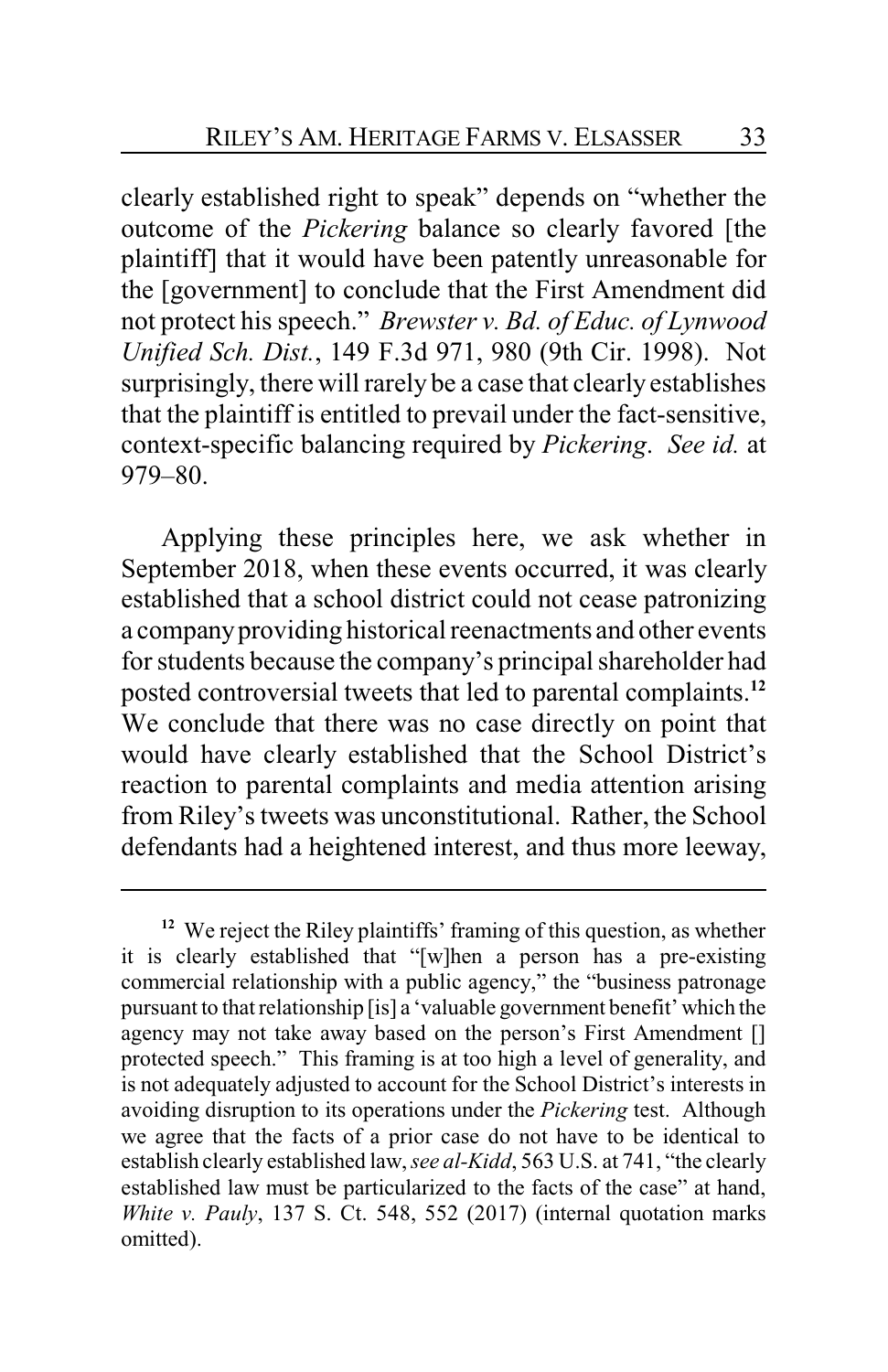in taking action in response to the Riley plaintiffs' speech to prevent interruption to the school's operations. *See Pickering*, 391 U.S. at 570–73. The Riley plaintiffs have not pointed to any opinion that placed the constitutional inquiry here "beyond debate." *Kisela*, 138 S.Ct. at 1152.

Because the right at issue was not clearly established, the School defendants are entitled to qualified immunity on the Riley plaintiffs' damages claims. We therefore affirm the district court's grant of summary judgment to all School defendants on the Riley plaintiffs' claim for damages.**<sup>13</sup>**

#### IV

We next turn to the Riley plaintiffs' claim for injunctive relief against the School defendants, which seeks to enjoin the School District's alleged ongoing policy barring future field trips to Riley's Farm. The Riley plaintiffs assert that the district court erred in granting summary judgment to the School defendants on this claim because there is a genuine issue of fact whether the School District maintains such policy.

"Although sovereign immunity bars money damages and other retrospective relief against a state or instrumentality of a state, it does not bar claims seeking prospective injunctive relief against state officials to remedy a state's ongoing violation of federal law." *Az. Students' Ass'n*, 824 F.3d at 865 (citing *Ex Parte Young*, 209 U.S. 123, 149–56 (1908)).

**<sup>13</sup>** We likewise affirm the dismissal of the Riley plaintiffs' request for punitive damages, because a court may not award punitive damages where compensatory damages cannot be awarded. *See Deland v. Old Republic Life Ins. Co.*, 758 F.2d 1331, 1339 n.4 (9th Cir. 1985).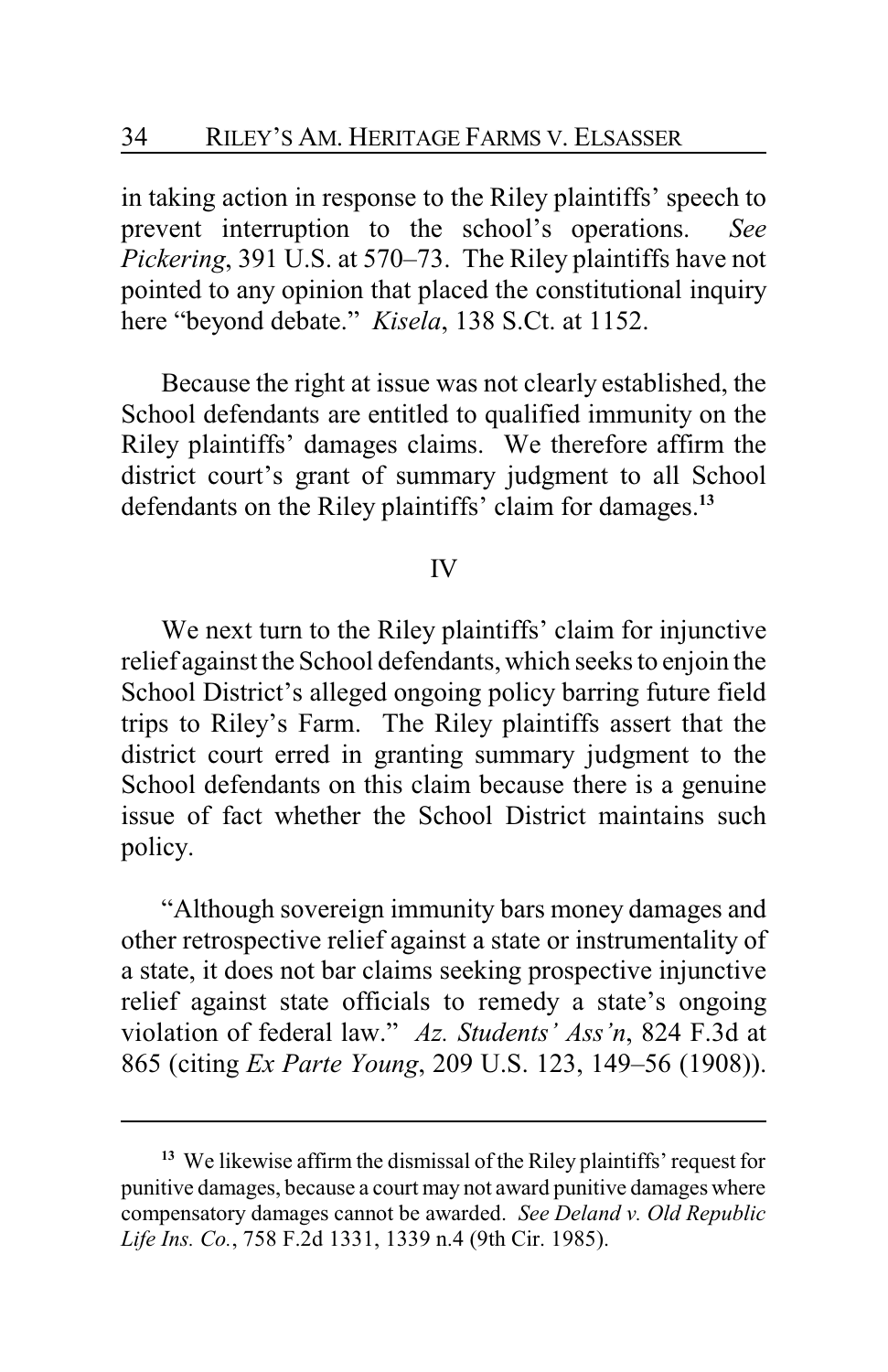To bring a claim for prospective injunctive relief, a plaintiff "must identify a practice, policy, or procedure that animates the constitutional violation at issue." *Id.* (citing *Hafer v. Melo*, 502 U.S. 21, 25 (1991)); *see also Monell v. N.Y.C. Dep't of Soc. Servs.*, 436 U.S. 658, 690 & n. 55 (1978).

To obtain injunctive relief for a violation of § 1983, a plaintiff must establish: "(1) actual success on the merits; (2) that it has suffered an irreparable injury; (3) that remedies available at law are inadequate; (4) that the balance of hardships justify a remedy in equity; and (5) that the public interest would not be disserved by a permanent injunction." *Edmo v. Corizon, Inc.*, 935 F.3d 757, 784 (9th Cir. 2019), *cert. denied*, 141 S. Ct. 610 (2020) (internal quotation marks omitted).

"[T]he deprivation of constitutional rights 'unquestionably constitutes irreparable injury.'" *Melendres v. Arpaio*, 695 F.3d 990, 1002 (9th Cir. 2012) (quoting *Elrod v. Burns*, 427 U.S. 347, 373 (1976)). Thus, evidence of an ongoing constitutional violation (i.e., a policy or practice) satisfies the second element of the injunctive relief test. *See id.* Finally, "it is always in the public interest to prevent the violation of a party's constitutional rights." *Id.* (quoting *Sammartano v. First Judicial District Court*, 303 F.3d 959, 974 (9th Cir. 2002)).

Applying this framework here, we conclude that the district court erred in dismissing the Riley plaintiffs' claim for injunctive relief. Because we have already concluded that there is genuine issue of material fact regarding whether the Riley plaintiffs have established a First Amendment violation, *see supra* at Section III.B.2, we must determine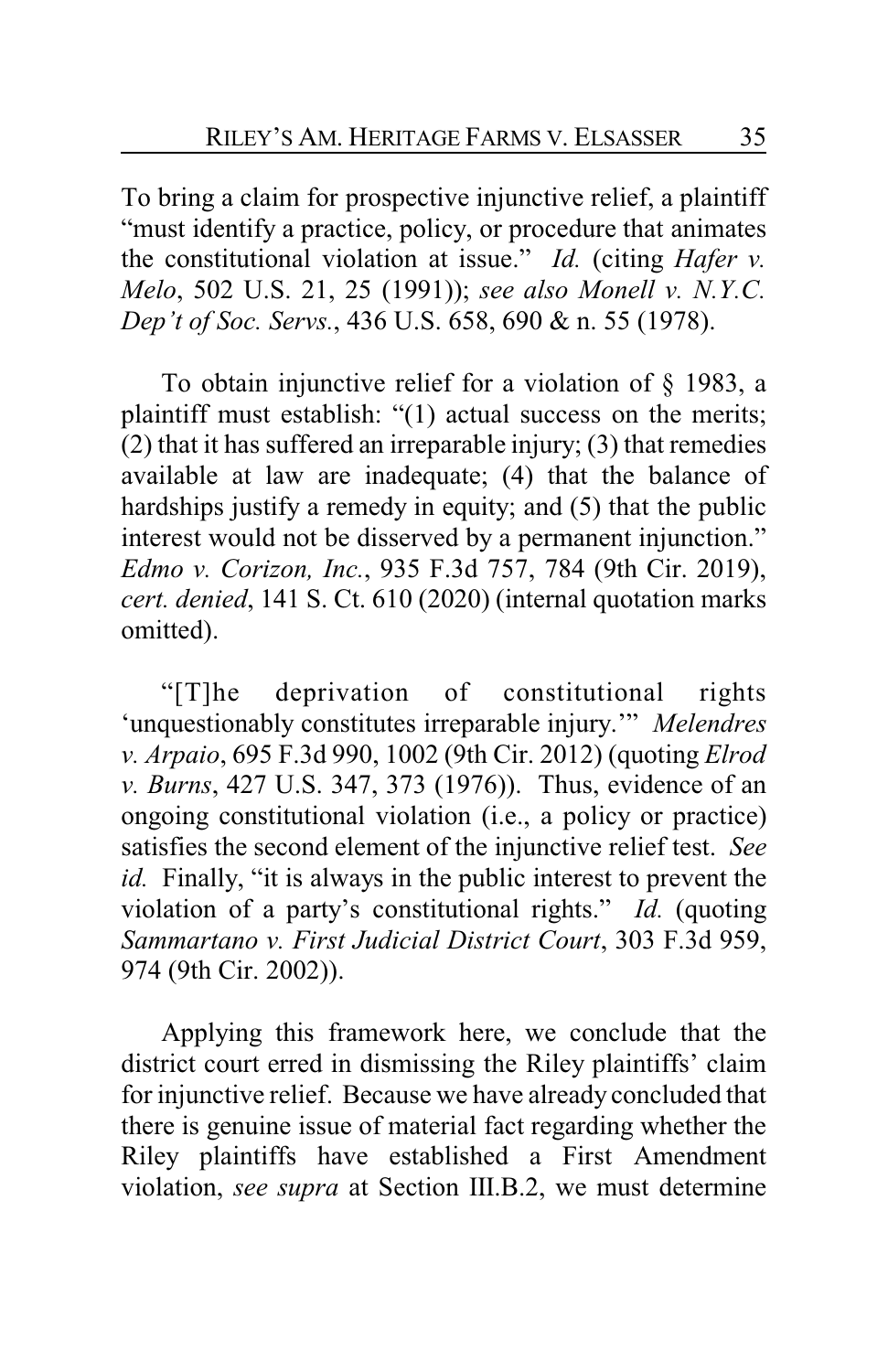whether there is a genuine issue of material fact that the violation is ongoing, *see Az. Students' Ass'n*, 824 F.3d at 865.

The district court held that there was no ongoing constitutional violation as a matter of law because the School District had no "standing, future-looking prohibition" against future field trips to Riley's Farm. We disagree. Elsasser's testimony that the "guidance [requesting that no CUSD school attend Riley's Farm field trips] is still in place," is sufficient to create a genuine issue of material fact as to whether the Riley plaintiffs continue to suffer from an ongoing constitutional violation. The district court's statement that "[i]t would be improper . . . to reverse a policy which does not exist" failed to view the plain text of Elsasser's testimony in the light most favorable to the Riley plaintiffs.**<sup>14</sup>** Although the School defendants dispute the existence of an ongoing unconstitutional policy, we have held that equity favors injunctive relief under such circumstances because a defendant "cannot be harmed by an order enjoining an action" it purportedly will not take. *Melendres*, 695 F.3d at 1002*.* And although the School defendants argue that "no District school has expressed a desire to attend Riley's Farm," and therefore "no further consideration of this issue has been

**<sup>14</sup>** Moreover, the district court erred to the extent it held that the Riley plaintiffs did not have standing to seek injunctive relief because they were not in immediate danger of sustaining a future injury. *See City of Los Angeles v. Lyons*, 461 U.S. 95, 102 (1983). Because there is a genuine dispute of material fact regarding whether the School defendants maintain an ongoing policy in violation of the Riley plaintiffs' First Amendment rights, and the "deprivation of constitutional rights unquestionably constitutes irreparable injury," *Melendres*, 695 F.3d at 1002 (internal quotation marks omitted), the Riley plaintiffs have standing to seek injunctive relief.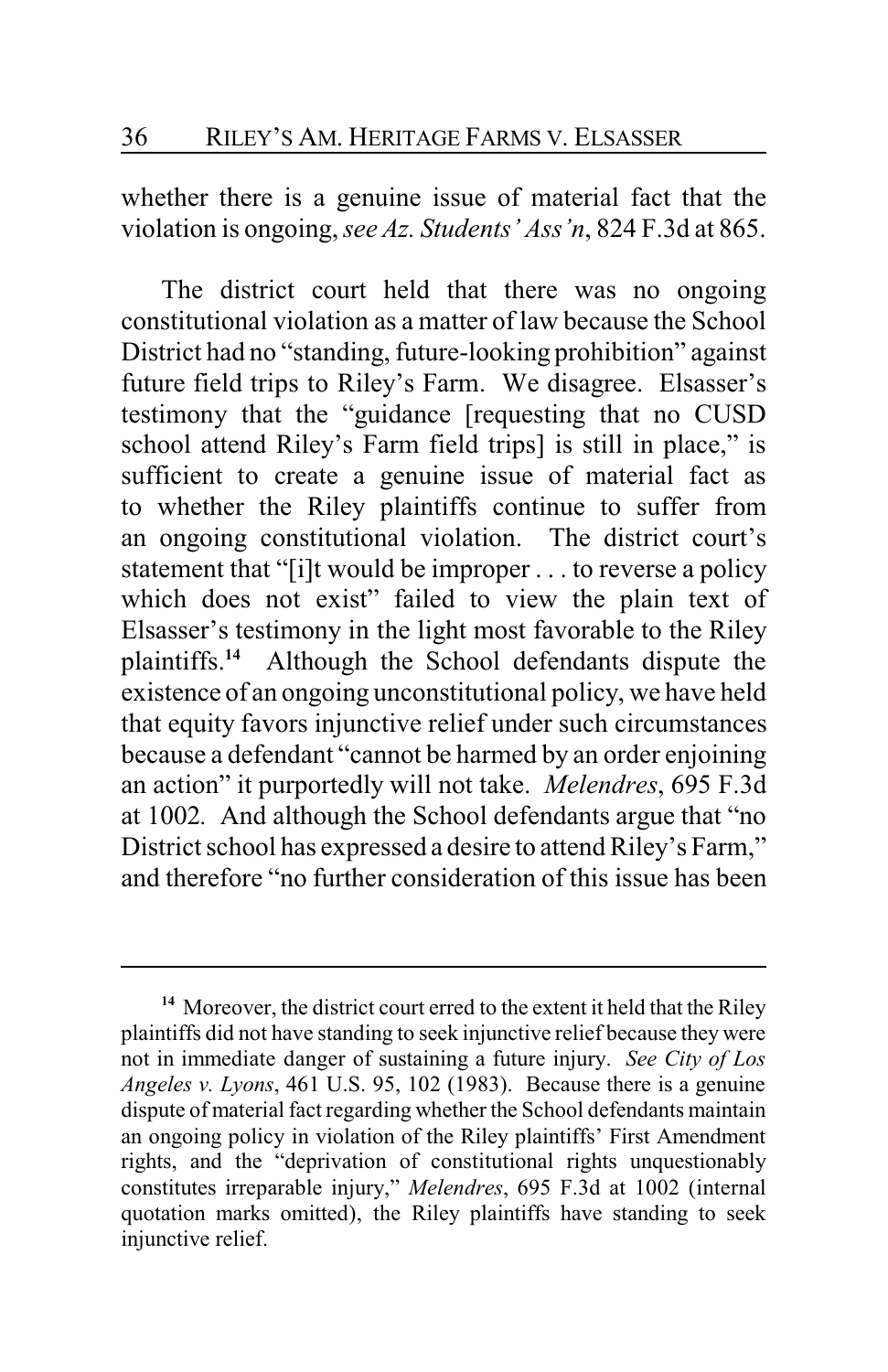necessary," that assertion does not contradict Elsasser's statement that the guidance remains in place.

The School defendants' argument that injunctive relief is not appropriate because parents have considerable influence on the School's choice of field trips, and therefore a different group of parents could decide to revisit the decision to continue patronizing Riley's Farm, does not alter our conclusion. If there is a policy preventing the School District from future patronage to Riley's Farm, the influence of parents on the decision-making process is beside the point. The policy would still be in place, and the Riley plaintiffs would continue to be subjected to it. Likewise, the fact that Elsasser testified that the School District is not currently booking field trips because of COVID-related concerns does not alter the conclusion that, once field trips resume, the School District would bar patronage to the Farm pursuant to the policy. Therefore, the district court erred in granting summary judgment in favor of the School defendants on the Riley plaintiffs' injunctive relief claim.

V

Finally, we address the School defendants' argument that the individual Board members are improper defendants in this suit because they played no part in the alleged constitutional violation, and therefore cannot be held liable as supervisors. Because the individual Board defendants are entitled to qualified immunity from the damages claim, *see supra* at Section III.C, we need only address whether those individuals are properly named defendants on the claim for injunctive relief.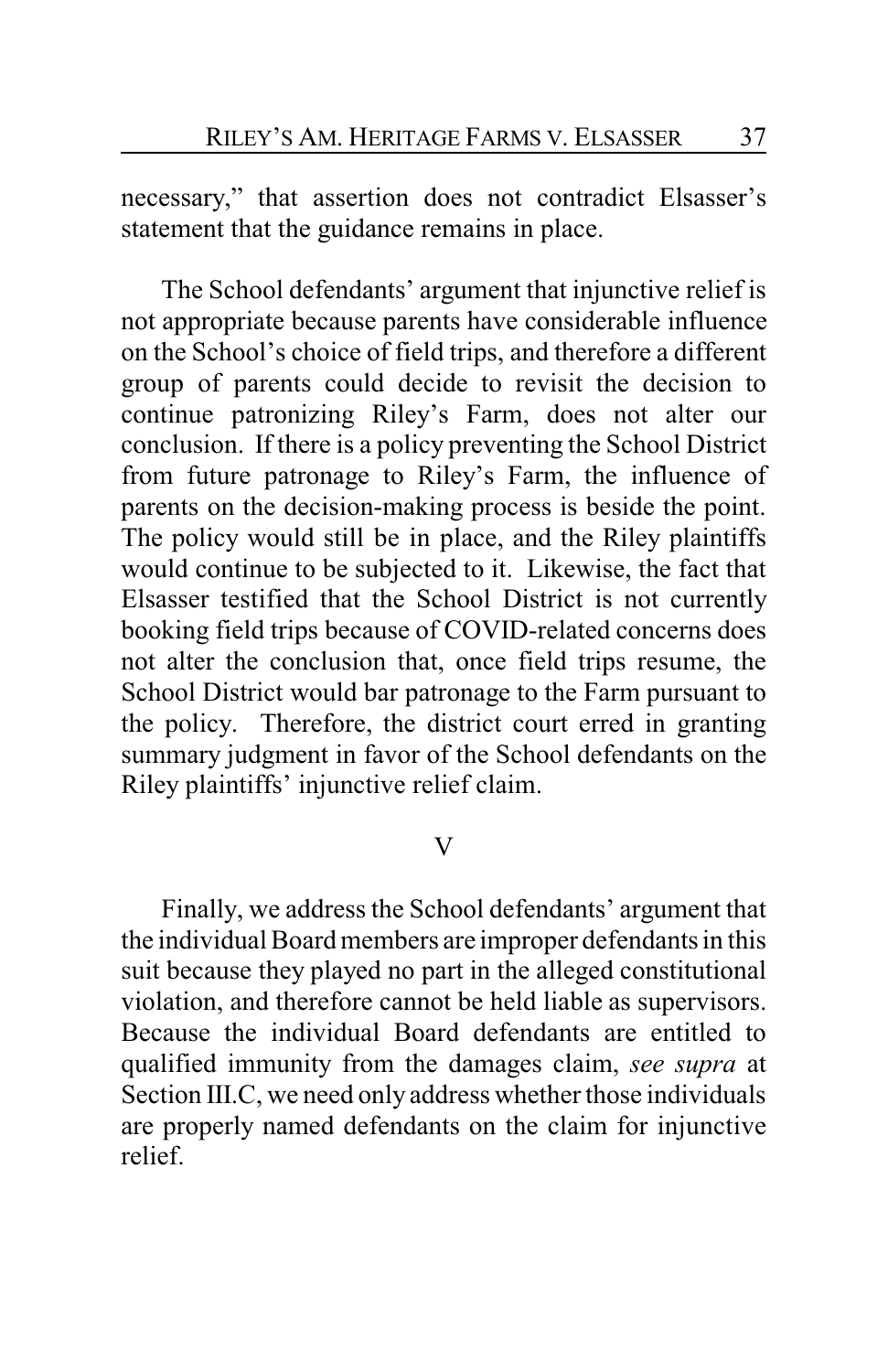A plaintiff seeking injunctive relief in a § 1983 action against the government "is not required to allege a named official's personal involvement in the acts or omissions constituting the alleged constitutional violation." *Colwell v. Bannister*, 763 F.3d 1060, 1070 (9th Cir. 2014) (citation omitted). Instead, "a plaintiff need only identify the law or policy challenged as a constitutional violation and name the official within the entity who can appropriately respond to injunctive relief." *Hartmann v. California Dep't of Corr. & Rehab.*, 707 F.3d 1114, 1127 (9th Cir. 2013) (citing *L.A. Cnty. v. Humphries*, 131 S. Ct. 447, 452, 454 (2010)). Thus, a plaintiff seeking injunctive relief for an ongoing First Amendment violation (e.g., a retaliatory policy) may sue individual board members of a public school system in their official capacities to correct the violation. *See Az. Students' Ass'n*, 824 F.3d at 865; *Freedom From Religion Found., Inc. v. Chino Valley Unified Sch. Dist. Bd. of Educ.*, 896 F.3d 1132, 1138 (9th Cir. 2018) (noting that California school boards are the governing body for the school district).

The Riley plaintiffs have done just that. They have sued the individual Board defendants in their official capacity, requesting prospective injunctive relief to remedy the School District's ongoing retaliatory policy. The parties agree that the Board members govern the School District. This is consistent with the authority granted to the Board under the California Education Code, which vests it with the authority to "prescribe and enforce rules not inconsistent with law." Cal. Educ. Code § 35010(a), (b); *see also Freedom From Religion Found., Inc.*, 896 F.3d at 1138. Should the Riley plaintiffs prevail on their First Amendment claim for injunctive relief, the Board defendants are proper individuals to remedy a policy that continues to animate the School